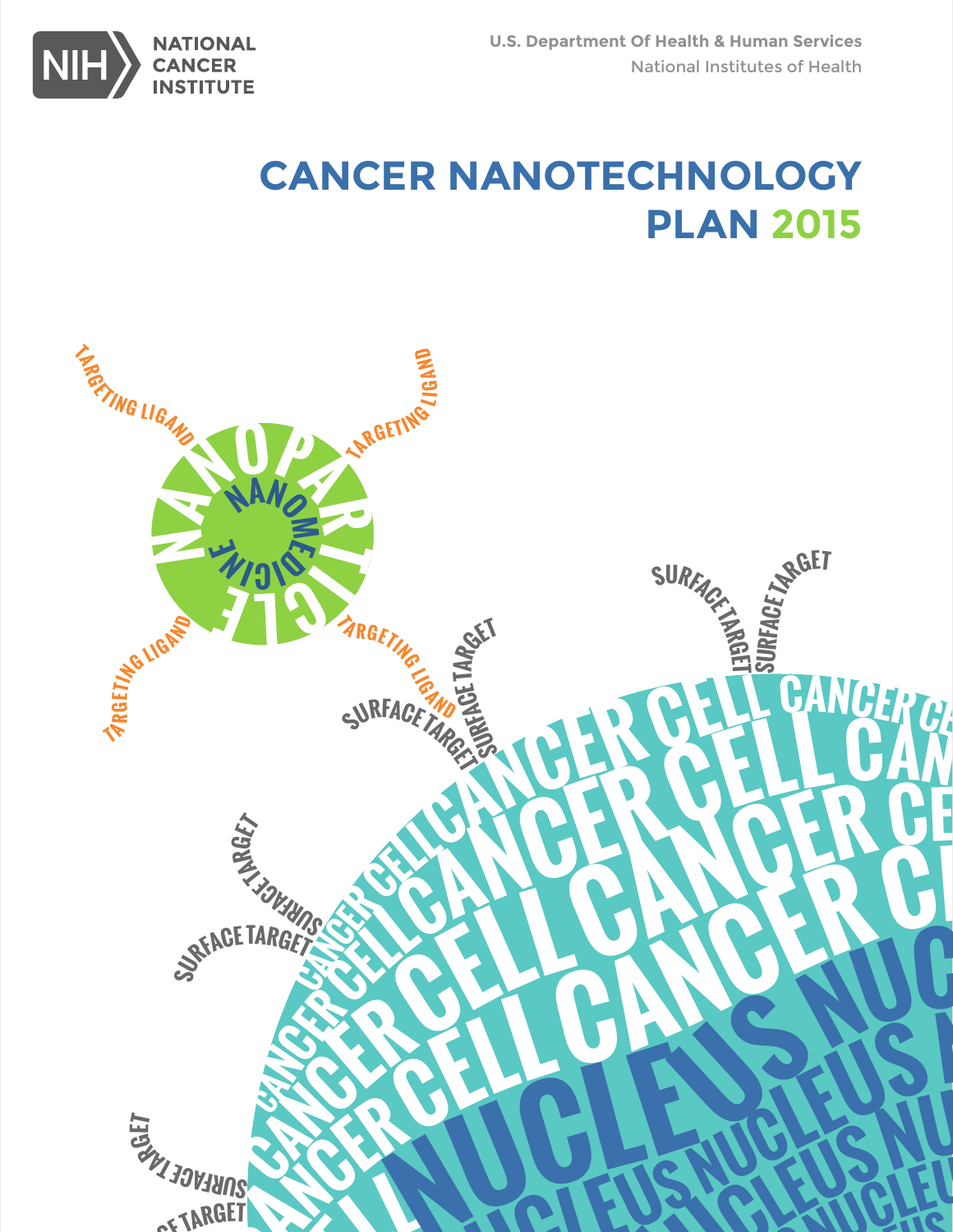## **Cancer Nanotechnology Plan 2015**

Office of Cancer Nanotechnology Research Center for Strategic Scientific Initiatives

National Cancer Institute National Institutes of Health

> Senior Editor and Contributor Christopher M. Hartshorn, Ph.D. (NCI)

#### Associate Editors and Contributors

Piotr Grodzinski, Ph.D. (Director OCNR at NCI) Dorothy Farrell, Ph.D. (NCI) Stephanie A. Morris, Ph.D. (NCI) Natalie Fedorova-Abrams, Ph.D. (NCI) Christna Liu, Ph.D., P.E. (NCI) Nicholas Panaro, Ph.D. (NCL) Rachel M Christ, Ph.D. (NCL) Uma Prabhakar, Ph.D. (TONIC Consortum)

#### Content Design

Char Ferry (Cabezon Group) Grify Tanenbaum (NCI)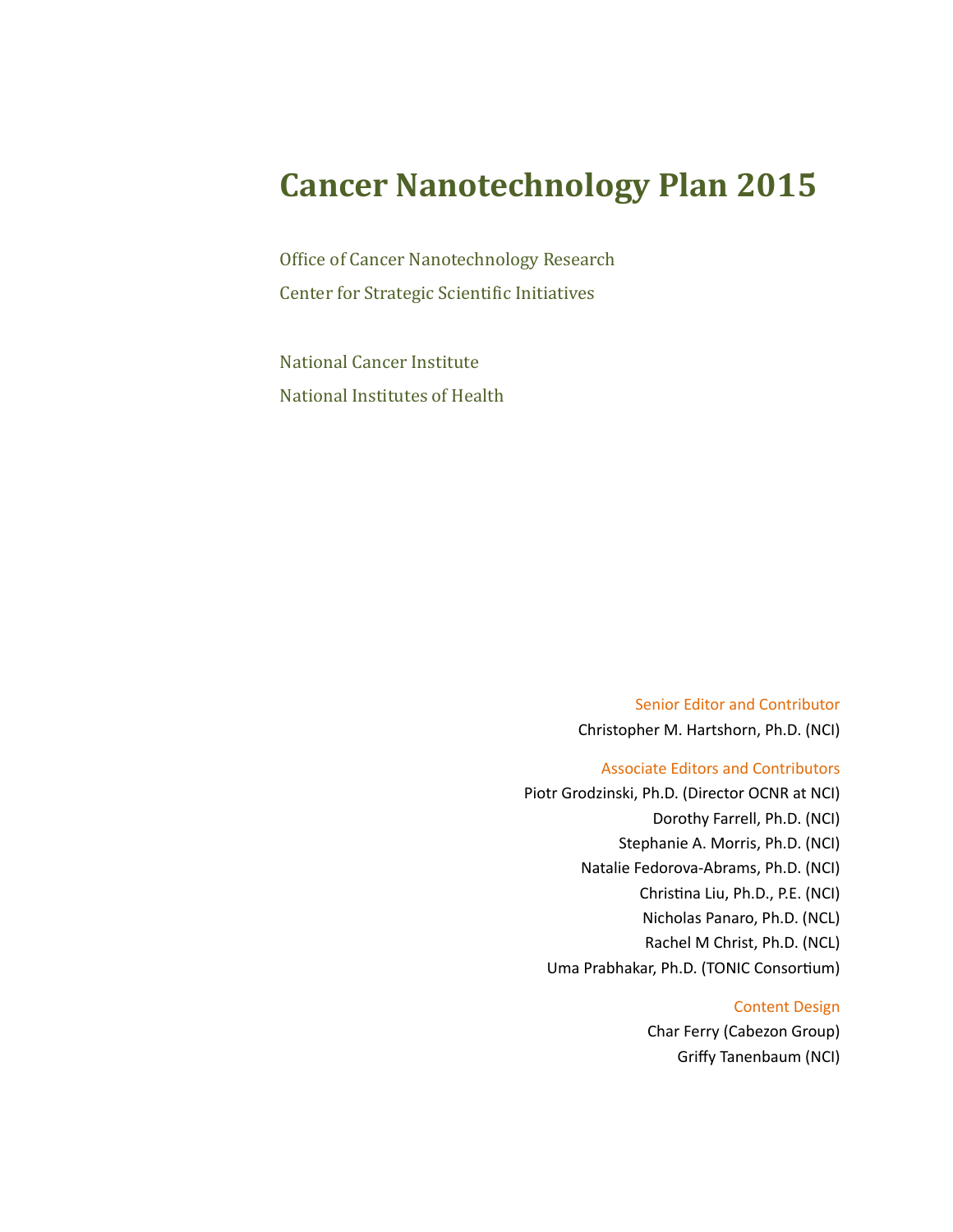# **SECTION VI: TABLE OF CONTENTS**

|                                                           | <b>Front Matter</b>                                                          |  |  |  |  |  |
|-----------------------------------------------------------|------------------------------------------------------------------------------|--|--|--|--|--|
|                                                           | <b>Section I: Emerging Strategies in Cancer Nanotechnology</b>               |  |  |  |  |  |
| <b>Section II: Unique Modalities for Nanotherapeutics</b> |                                                                              |  |  |  |  |  |
|                                                           | Section III: Novel Nanomaterials for Diagnosis and Therapy                   |  |  |  |  |  |
|                                                           | Section IV: In Vitro Empirical Models to Understand In Vivo Response         |  |  |  |  |  |
|                                                           | Section V: Tools and Resources to Accelerate Clinical Translation            |  |  |  |  |  |
|                                                           |                                                                              |  |  |  |  |  |
| 1                                                         | <b>Section VI: Commercialization of Nano-Products for Cancer</b>             |  |  |  |  |  |
| $\mathbf{1}$                                              | <b>Commercialization of Cancer Nanomedicines: Opportunity and Challenges</b> |  |  |  |  |  |
|                                                           | Author: Lawrence Tamarkin                                                    |  |  |  |  |  |
| 6                                                         | <b>Manufacturing Challenges of Nano-Products</b>                             |  |  |  |  |  |
|                                                           | Authors: Mark Mitchnick and Robert W. Lee                                    |  |  |  |  |  |
| 14                                                        | Regulatory Evaluation of Nanotechnology in Diagnostics for Human Use         |  |  |  |  |  |
|                                                           | Authors: Kevin Lorick and Kim Sapsford                                       |  |  |  |  |  |
| 18                                                        | <b>Regulatory Evaluation of Nanotechnology in Drug Products</b>              |  |  |  |  |  |
|                                                           | Authors: Katherine Tyner, Kim E. Sapsford, Subhas Malghan, and Anil K. Patri |  |  |  |  |  |
| 25                                                        | <b>References</b>                                                            |  |  |  |  |  |
|                                                           |                                                                              |  |  |  |  |  |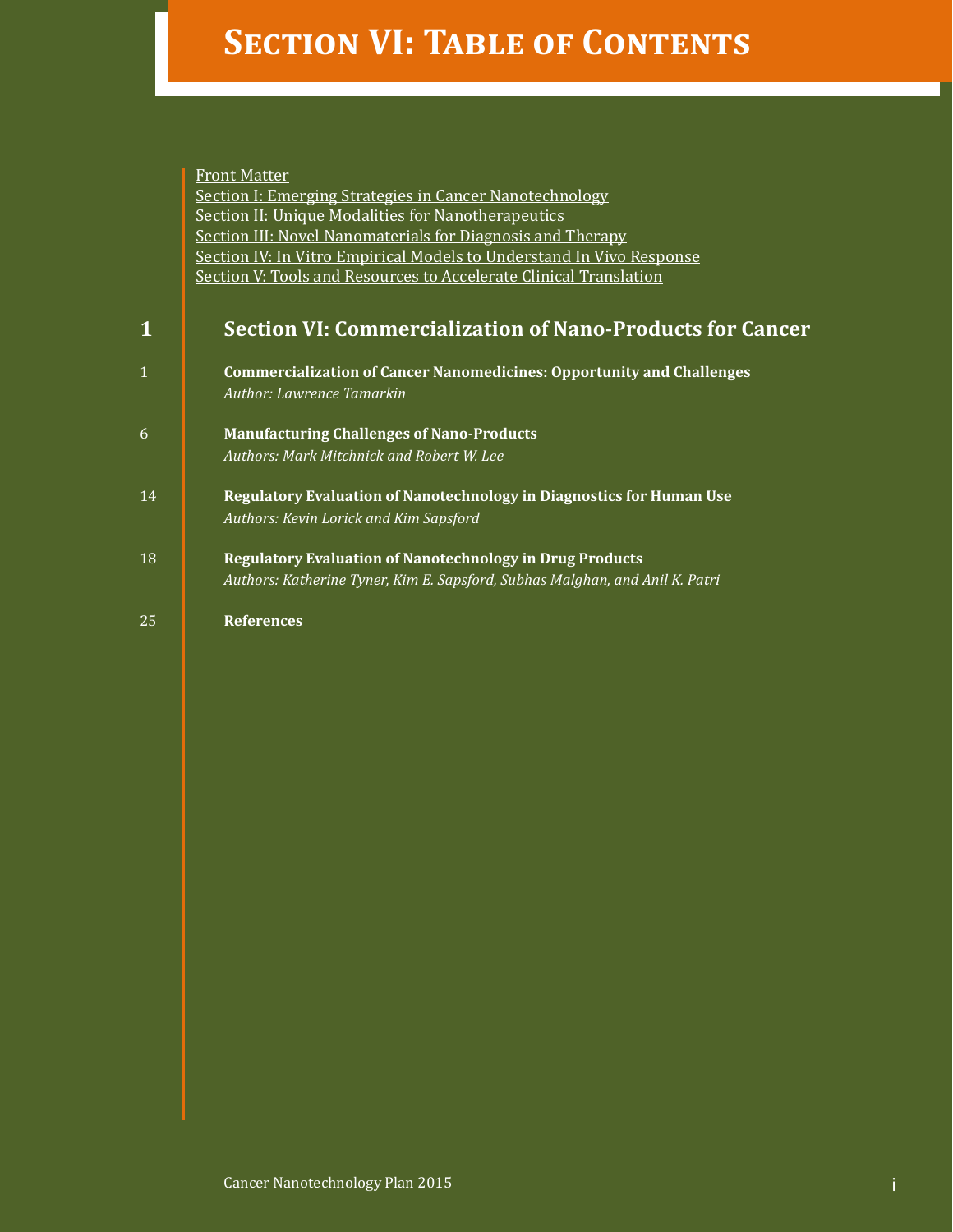# **SECTION VI: COMMERCIALIZATION OF Nano-Products for Cancer**

## **Commercialization of Cancer Nanomedicines: Opportunity and Challenges**

*Lawrence Tamarkin, PhD CytImmune, Rockville, MD 20850*

#### *Chemotherapeutics in Cancer Therapy*

The treatment of cancer remains an ever-growing problem. In developed countries,<br>the most common approach to treating solid tumors, in particular, starts with surgi<br>resection followed by chemotherapy and/or radiotherapy. S the most common approach to treating solid tumors, in particular, starts with surgical resection followed by chemotherapy and/or radiotherapy. Such a clinical treatment strategy, requiring sophisticated hospitals with sophisticated staff, equipment and supplies, which are quite costly. For the developing nations of the world, this approach may be an insurmountable economic challenge. And, the efficacy of this approach has not resulted in a dramatic improvement in overall survival rates for most cancers<sup>1</sup>.

Using nanoparticles to deliver potent anti-cancer agents to solid tumors, which represent 85% of all cancers reported annually, has the potental to change this paradigm, and potentally change patent outcomes. As solid tumors grow, whether primary or metastatc cancer, new blood vessels grow to support that growth. These new blood vessels are leaky with fenestrations ranging in size from  $0.2$ -1.2  $\mu$ m<sup>2</sup>. This unique biology provides an ideal opportunity for systemically administered nanopartcle-based medicines (nanomedicines), ranging in size from 10-100 nm, to target tumors by exiting the circulation through these fenestrations, potentially resulting in improved biodistribution, bioavailability, safety and efficacy. In effect, the leaky tumor neovasculature argues that solid tumors should only be treated, prior to surgery, *in situ* with nanomedicines, taking advantage of this unique biology and potentially improving the therapeutic index of potent anti-cancer drugs. Recognizing this therapeutic opportunity is the clinical rationale for changing the current cancer treatment paradigm for the vast majority of solid tumors from a surgery frst protocol, to medical treatment frst.

If nanomedicines are effective in significantly reducing or eliminating cancers, making subsequent surgeries less complex or unnecessary, then this treatment regimen is a clear opportunity for the pharmaceutical industry to help reduce healthcare costs worldwide. Such a public health strategy might efectvely improve patent outcomes for the largest number of cancer patients. And, the potential role nanomedicines might play in this paradigm shift, worldwide, represents a major motivating factor for biotechnology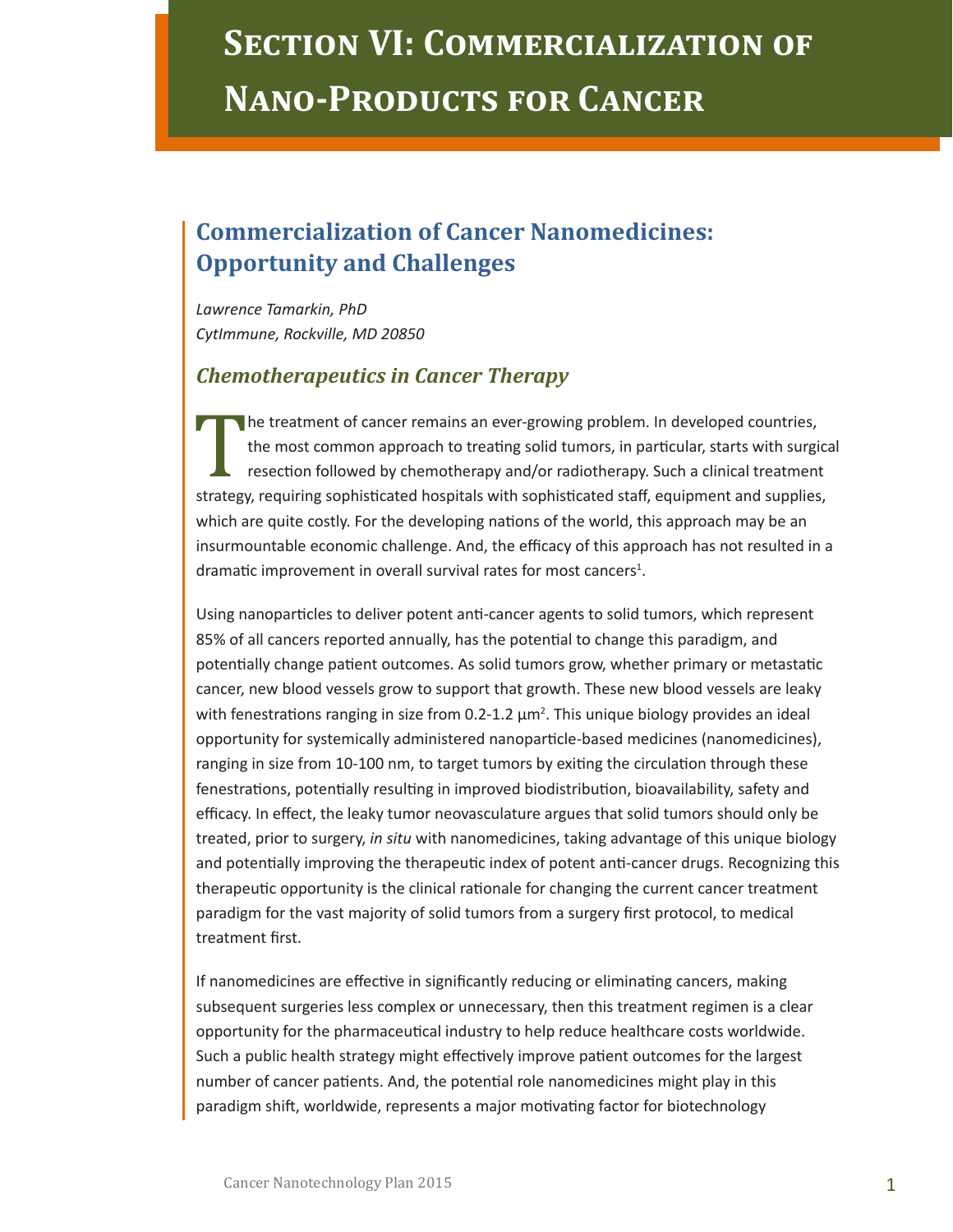and pharmaceutical companies to seriously explore the clinical development of cancer nanomedicines.

Since the tumor neovasculature is inherently leaky, irrespective of cancer type or disease stage, this biology may be used again and again in its treatment. So, from the perspective of biotechnology and pharmaceutical companies, treating cancer as a chronic medical disease that requires periodic nanomedicine treatments to control/suppress recurrent disease is an added economic incentive to develop nanoparticle-based cancer medicines.

## *Design of Cancer Nanomedicines*

However, the leaky tumor neovasculature is both an opportunity and a challenge for nanopartcle-based medicines. As noted above, the opportunity exists for nanomedicines smaller than 100 nm to passively exit the circulation and remain in the tumor interstitial

space, the "enhanced permeability and retenton" (EPR) effect. But, is the EPR effect sufficient for the delivery of cancer killing drugs? Comparative data have shown that inclusion of a tumor targeting ligand that binds to a cell surface receptor reduces the time for a nanomedicine to reach a solid tumor from hours to minutes<sup>3</sup>. Consequently, in the design of new nanomedicines for commercializaton having a tumor-targeting ligand needs to be considered.

Conversely, a challenge that the leaky tumor neovasculature creates for systemically administered cancer therapeutics, including nanomedicines, is that other similar or smallersized blood components also leak into the tumor interstitial space, creating an interstitial pressure gradient in tumors, where the fuid pressure inside the tumor is greater than

**...the opportunity exists for nanomedicines smaller than 100 nm to passively exit the circulation and remain in the tumor interstitial space...**

it is outside the tumor<sup>4</sup>. This high interstitial fluid pressure (IFP) creates a physical barrier, preventing systemic cancer treatments, such as nanomedicines, from reaching their target, the cancer cells.

Clinically, the efect of destroying the high tumor IFP has been most dramatcally seen in patients with in-transit melanoma or sarcoma<sup>5</sup>. Using hyperthermic limb perfusion to locally treat these patients first with a vascular disrupting agent, which destroys the high tumor IFP, followed by chemotherapy, has, on average, been reported to result in an 85% complete local response. In efect, this regional limb perfusion protocol eliminates this physical barrier, enabling follow-on chemotherapy to reach its target and kill the cancer cells.

 $\sim$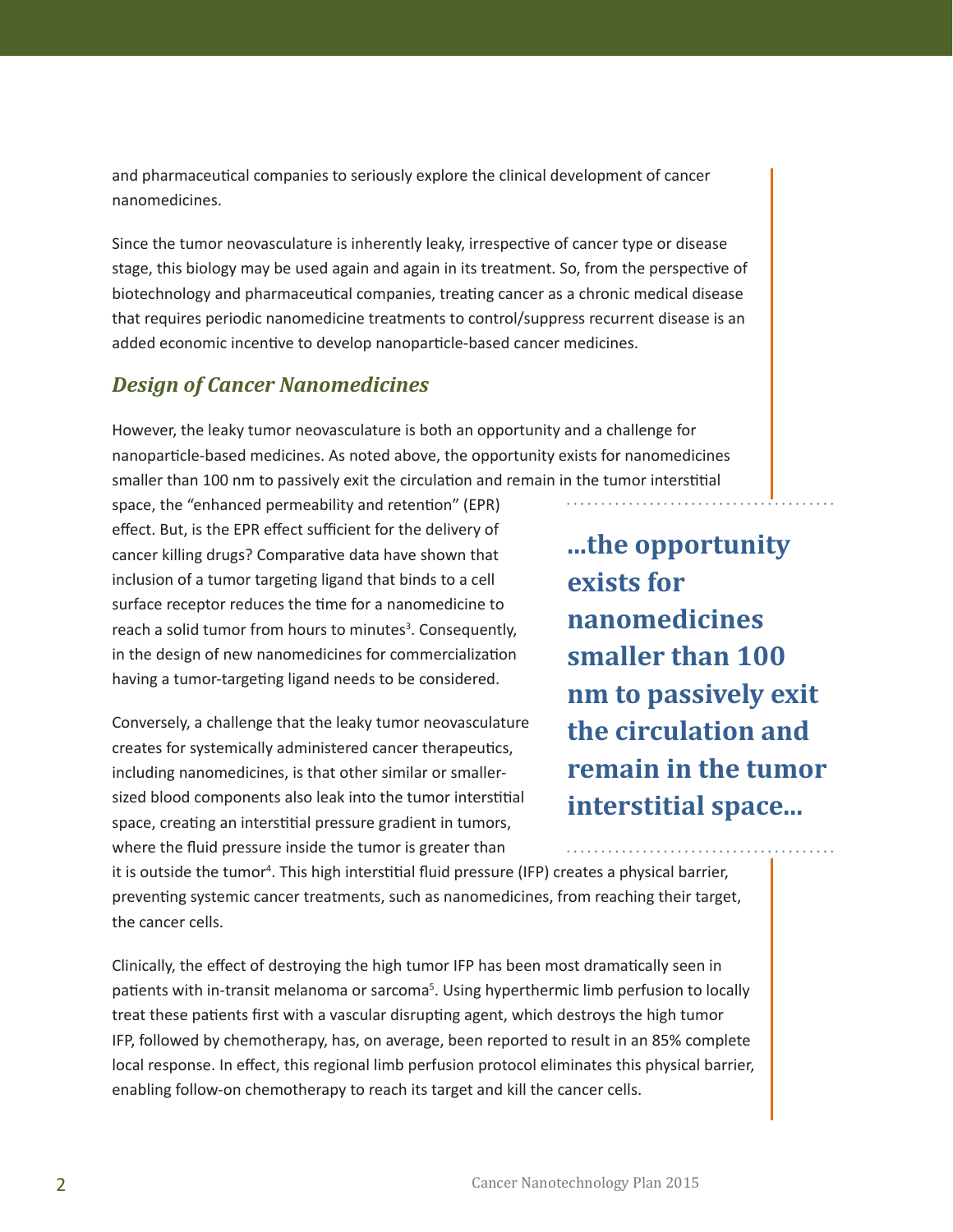By design, if a nanomedicine is able to destroy tumor blood vessels, then, using the tumor targeting mechanisms noted above, the systemic administration of a nanomedicine to a cancer patient prior to surgery could eliminate the high tumor IFP. With this added mechanism of action, such nanomedicines might have the greatest potential of achieving the high response rates seen with regional limb perfusion. Consequently, incorporating an agent capable of destroying the high tumor IFP should also be considered when creatng cancer nanomedicines for systemic treatment of solid tumors.

Looking to the future of creating commercializable cancer nanomedicines, some critical first steps in design and manufacture need to be considered. For example, translation of a nanotechnology-based research concept into a commercial nanomedicine product requires that thought be given to the biocompatbility of the material comprising the nanomedicine platform, the therapeutic payload (ideally a new drug entity), the immunogenicity of the resultant nanomedicine, the ability to actvely target tumors and atack cancer cells, the metabolism and elimination of the material comprising the nanomedicine platform, and the ability to scale-up the nanomedicine manufacturing process to commercial lot sizes in a current good manufacturing process (cGMP) facility. And, the resultant product must be stable, with a two-year shelf life at a minimum. Without a clear understanding of these issues, as well as patent protection of the accompanying intellectual property, the translation of a nanotechnology-based drug concept into a nanomedicine product might never be achieved.

#### *Regulatory and Financial Hurdles to Commercialization*

Many of the issues noted above must be satsfactorily addressed in the *Investgatve New Drug (IND) applicaton* that is required by the Food and Drug Administraton (FDA) to initate human clinical testng. And for nanomedicines specifcally, the Chemistry, Manufacturing and Controls (CMC) section of the IND is quite critical in that the Sponsor must fully explain the compositon of the new drug, how the nanomedicine is formulated, its stability under various conditions that might approximate its use, and the analytical tests used to interrogate the fnal drug product and its components. Providing this critcal data is a challenge for new nanomedicines, and being sure that the data meet the requirements of the FDA for new product registraton and sale is not guaranteed. And, such uncertainty is often perceived as a risk for pharmaceutical companies and for investors, such as venture capital companies that ofentmes provide the necessary capital to develop new technologies.

Such uncertainty stems in part from the fact that the FDA has not issued specifc guidance or analytical benchmarks that all nanomedicines must achieve. In fact, the FDA has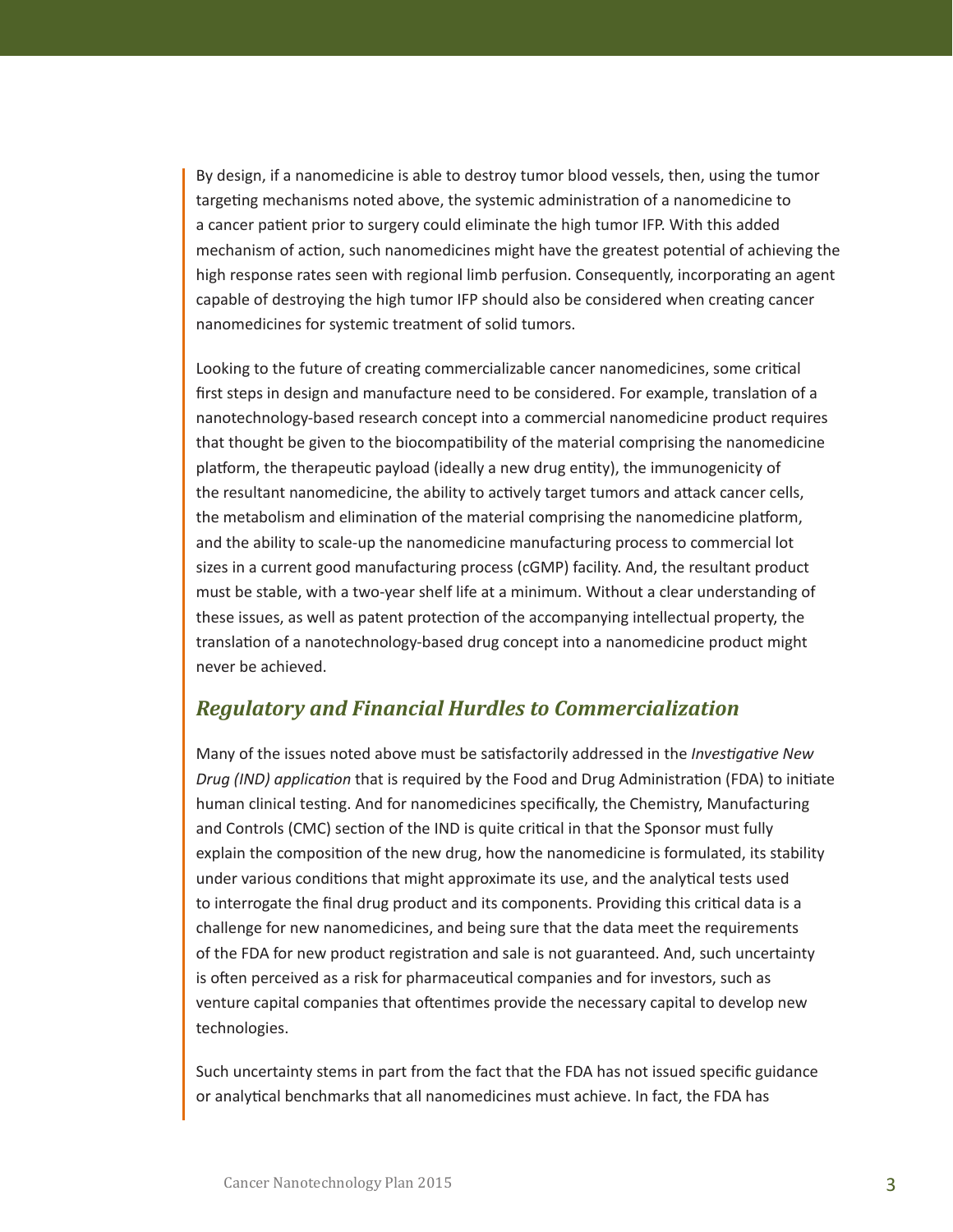maintained that the current procedures for new drug testing and evaluation sufficiently cover the development of nanomedicines<sup>6</sup>. In addition, current FDA policy states that each nanomedicine should be reviewed and evaluated on a case-by-case basis, similar to other drugs in clinical development.

Herein lies the conundrum for the development of new nanomedicines. Developers of nanomedicines typically want as few regulatory hurdles as possible to allow for maximum creativity and flexibility, while large pharmaceutical companies, who usually have the expertse and resources for later stage drug development and commercialization, want as much specificity as possible about the regulatory requirements for final drug product approval to better estmate their fnancial commitment/exposure in bringing a new nanomedicine to market.

**Each element needs to be optimized to create a new nanomedicine product formulation that can be commercialized.**

To help overcome this obstacle, nanomedicine stakeholders need to create a nanomedicine development matrix to

streamline optmizaton of the fnal drug product. For example, to create the ideal rato of each nanomedicine component to insure that the new formulation has all the functionality needed for optimal safety and efficacy may require that each new nanomedicine formulation be tested directly *in vivo* for pharmacokinetics and biodistribution, looking for longer half-life of the therapeutic payload and specific organ/tissue targeting, respectively, initially skipping over both *in vitro* and *ex vivo* testng. By going from new formulaton to in vivo testng, back and forth, might provide the quickest, most cost-effective strategy to define a successful nanomedicine formulation.

## *The Opportunity*

Therefore, to truly improve the outcome of patents with solid tumors, as an example, the ideal cancer nanomedicine needs to: avoid immediate immune detection by the mononuclear phagocyte system (MPS); carry a novel active pharmaceutical ingredient (API), not re-package an already approved drug; target tumors by both passive (EPR) and active (receptor binding) mechanisms; disrupt the high IFP in tumors; and be manufactured using a scalable, robust, reproducible, and cost-efectve process. Each element needs to be optmized to create a new nanomedicine product formulaton that can be commercialized. And, commercialization most likely requires that patents be issued domestically and internationally to protect the composition of the final drug product, its method of production and its use.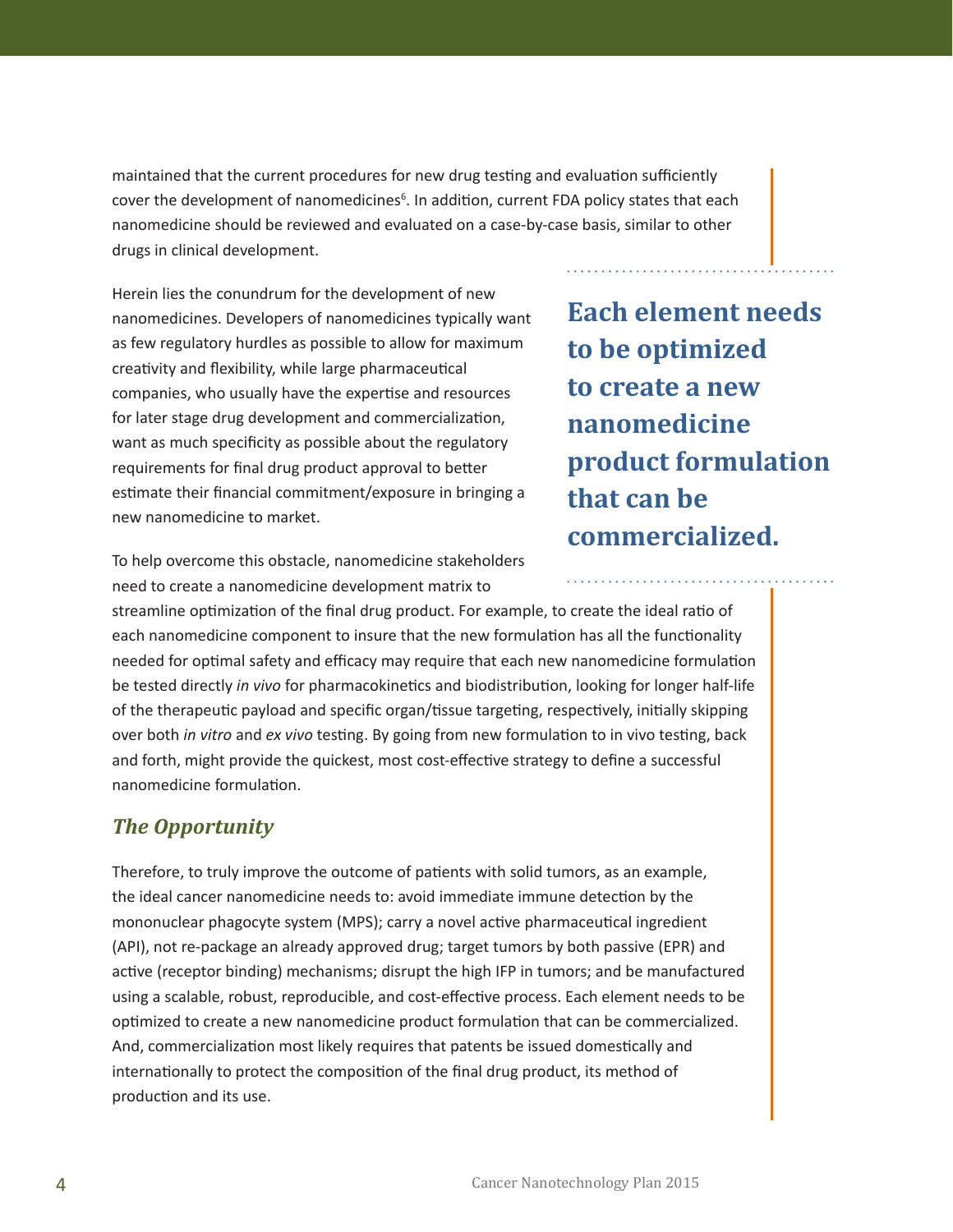Academia and industry need to seize the opportunity that nanotechnology-based medicines present for changing the cancer treatment paradigm and the outcome for patents with solid tumors; not focusing on perceived challenges and risks, but on the potential to dramatically impact cancer care for the world's population by treating cancer patients with safe and effective cancer nanomedicines prior to surgery, even for resectable tumors.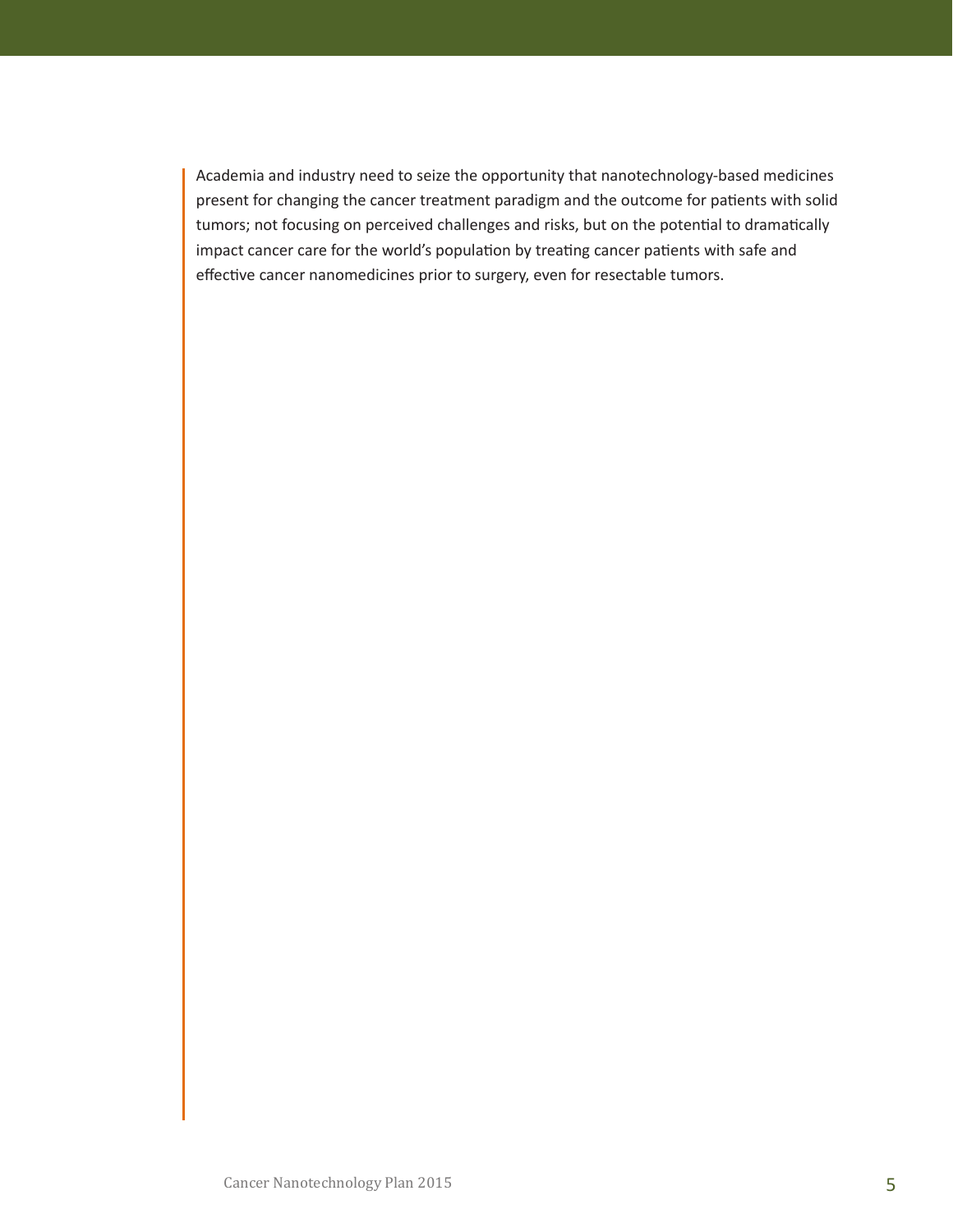## **Manufacturing Challenges of Nano-Products**

*Mark Mitchnick, MD and Robert W. Lee, PhD* Particle Sciences, Inc., 3894 Courtney Street, Bethlehem, PA 18017

## *Why Bother with a Nanoparticle?*

This brief chapter will survey the field of Nano-product manufacturing. First, the term "nano-product" implies that there is some similarity between all things "nano". Outside of the obvious shared dimensional quality, nano-products are actually widely divergent. For this review we will limit ourselves to discussing oncology related nano-partculates and not consider devices fabricated at the nano-scale. Such partcles range from simple nano-particulates of pure drug to highly structured multicomponent particles and delivery systems. The term includes solid structures, liquid phases and systems that incorporate small and/or large molecules. Further, "nano" is really nothing new and, on a commercial level, we have been manipulatng nanostructures for a very long tme. The diference is that now we are more conscious of it and have a much greater ability to measure both what we are doing and its impact.

Because of the many possible nanoparticle structures, they can serve a host of roles in oncology therapeutics and vaccines. On a mechanical level, nano-structures can be biomimetic and engineered to be site selective. Chemically, behaviors such as solubility, reactivity and affinity can be manipulated. Further, nanoparticles can be co-formulated with other technologies imparting even greater flexibility. Ultimately, nanoparticle drug constructs can provide a variety of performance benefits that increase effectiveness: improved pharmacokinetics, improved safety profiles, improved stability, and targeted delivery.

As an indication of the activity in this space, in a Jan 17, 2013 article<sup>7</sup> on nanomedicine products that are approved or in various stages of clinical study by the European Medicines Evaluation Agency were summarized. Of the 247 products noted, there were a total of 33 approved drugs at the tme of the study. In the oncology space, **Table 1** gives a list of approved nanotechnology-based oncology products from a publication on cancer nanomedicines<sup>8</sup>.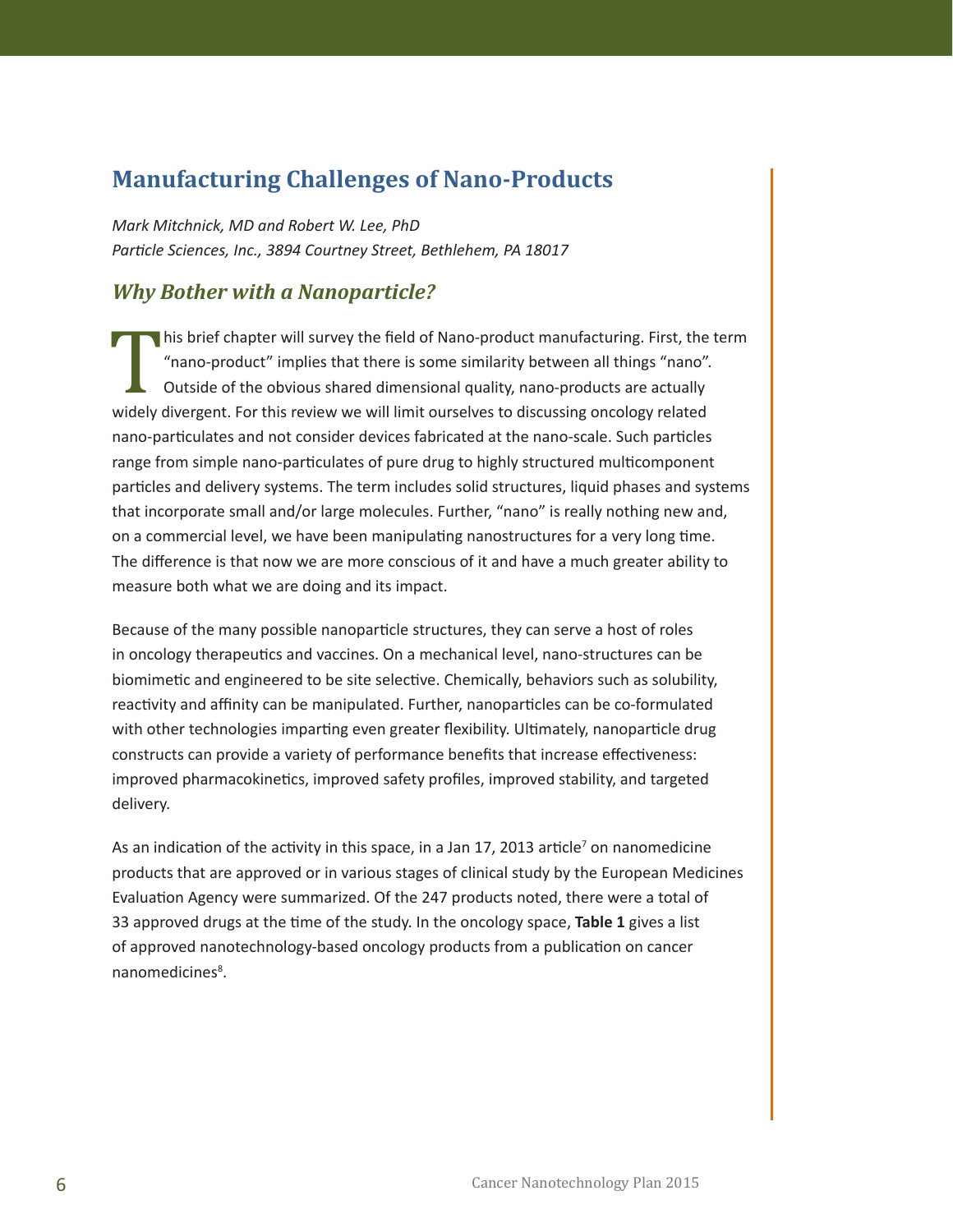| Table 1: Nanotechnology Oncology Products Approved as of 2014 |                                                                |                                                                              |                                                                                                                            |                                    |  |  |  |
|---------------------------------------------------------------|----------------------------------------------------------------|------------------------------------------------------------------------------|----------------------------------------------------------------------------------------------------------------------------|------------------------------------|--|--|--|
| <b>Product</b>                                                | Nanoplatform/<br>agent                                         | <b>Indication</b>                                                            | <b>Status</b>                                                                                                              | <b>Company</b>                     |  |  |  |
| Doxil                                                         | PEGylated<br>liposome/<br>doxorubicin HCl                      | Ovarian cancer                                                               | Approved<br>11/17/1995<br>FDA50718                                                                                         | Ortho Biotech<br>(acquired by JNJ) |  |  |  |
| Myocet                                                        | Non-PEGylated<br>liposome/<br>doxorubicin HCl                  | Metastatic breast<br>cancer                                                  | Approved in Europe<br>and Canada, in<br>combination with<br>cyclophosphamide                                               | Teva Pharma B.V.                   |  |  |  |
| DaunoXome                                                     | Lipid encapsulation<br>of daunorubicin<br>citrate              | First-line treatment<br>for advanced HIV-<br>associated Kaposi's<br>sarcoma  | Approved in USA                                                                                                            | Galen Ltd                          |  |  |  |
| ThermoDox                                                     | Heat activated<br>liposomal<br>encapsulation of<br>doxorubicin | Breast cancer,<br>primary liver cancer                                       | In Phase III in USA                                                                                                        | Celsion                            |  |  |  |
| Abraxane                                                      | Nanoparticulate<br>albumin/paclitaxel                          | Various cancers                                                              | Approved 1/7/2005<br>FDA21660                                                                                              | Celgene                            |  |  |  |
| Rexin-G                                                       | Targeting<br>protein tagged<br>phospholipid/<br>microRNA122    | Sarcoma,<br>osteosarcoma,<br>pancreatic cancer,<br>and other solid<br>tumors | Fully approved<br>in Philippines in<br>2007, Phase III Fast<br>Track Designation,<br>Orphan Drug Status<br>Acquired in USA | Epeius<br>Biotechnologies<br>Corp  |  |  |  |
| Oncaspar                                                      | PEGylated<br>asparaginase                                      | Acute lymphoblastic<br>leukemia                                              | Approved<br>6/24/2006                                                                                                      | Sigma-Tau<br>Pharmaceuticals       |  |  |  |
| Resovist                                                      | Iron oxide<br>nanoparticles<br>coated with<br>carboxydextran   | Liver/spleen lesion<br>imaging                                               | Approved 2001 for<br>European market                                                                                       | <b>Bayer Schering</b><br>Pharma AG |  |  |  |
| Feridex                                                       | Iron oxide<br>nanoparticles<br>coated with dextran             | Liver/spleen lesion<br>imaging                                               | Approved in 1996<br>by FDA                                                                                                 | <b>Berlex Laboratories</b>         |  |  |  |
| Endorem                                                       | Iron Oxide<br>nanoparticles<br>coated with dextran             | Liver/spleen lesion<br>imaging                                               | Approved in Europe                                                                                                         | Guerbet                            |  |  |  |
| DepoCyt                                                       | Liposome/<br>cytarabine                                        | Lymphomatous<br>meningitis                                                   | Approved in USA                                                                                                            | Sigma-Tau<br>Pharmaceuticals       |  |  |  |

## *Scale Up Principles*

The progression of a formulation manufacturing process from the benchtop to GMP is a critical step for all pharmaceuticals – it is also often very challenging. It involves the simultaneous increase in scale and the maturation of the various unit operations. Even if a formulation is very effective biologically, if it can't be reproducibly scaled to commercially relevant quantities, it is of questionable value. Therefore, from the beginning of the product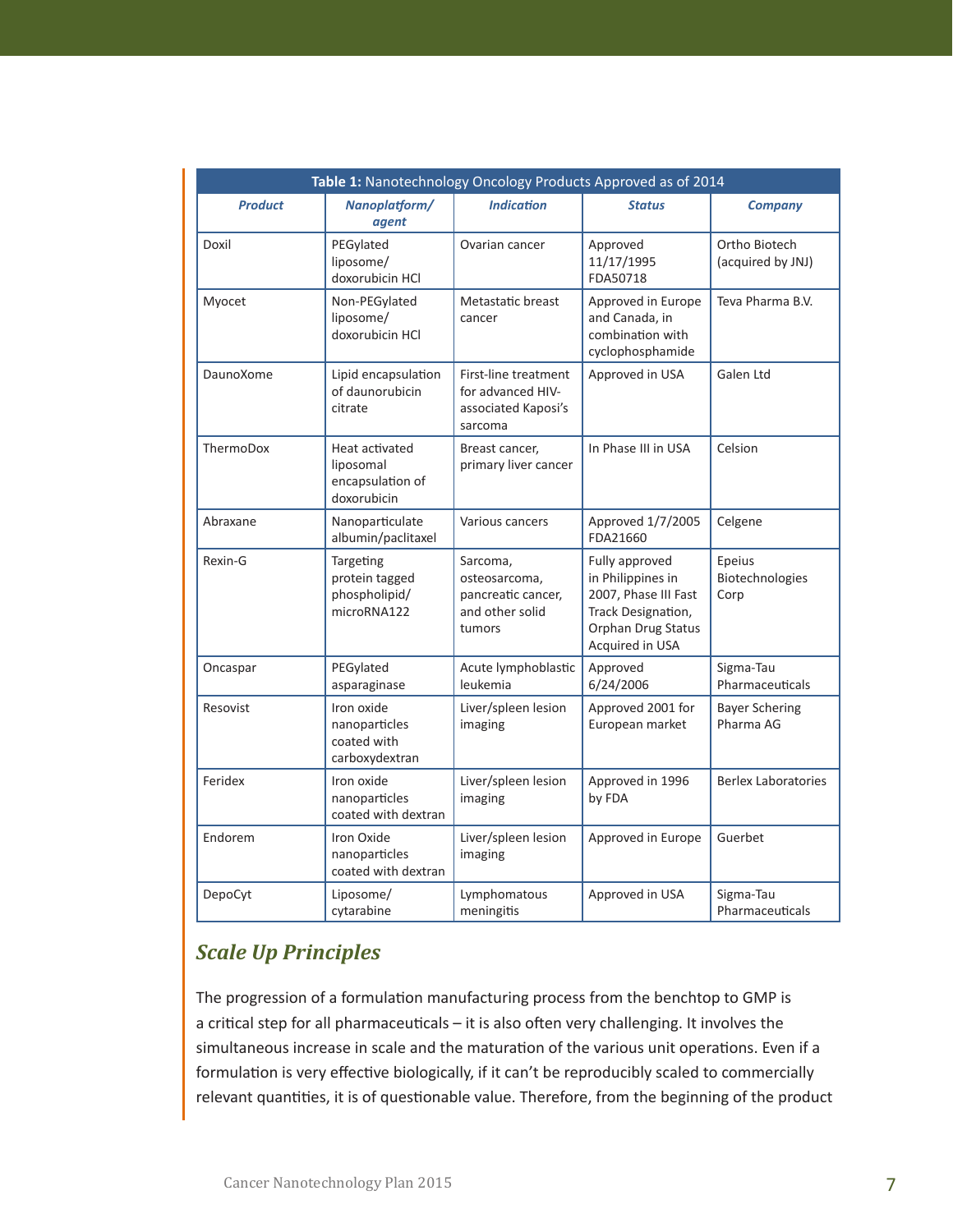development process one needs to keep in mind eventual commercializaton, i.e., using of-the-shelf manufacturing equipment if possible, using excipients that are available in the appropriate grade and generally recognized as safe (GRAS), and using processes that have a high probability of being scaled. Deviations from these are of course possible and are, in fact, quite common but their impact needs to be evaluated in real-tme. In additon to safety, efficacy and quality, cost needs to be considered. Clearly, the lower the cost the greater number of people that can be potentally helped although subsidies of one kind or another can mitgate even truly expensive therapies. Also one needs to keep in mind that the infrastructure to handle highly potent compounds, as are typically required for oncology agents, is relatvely scarce and that this, coupled with the need for GMP and special expertise around nanoparticles, limits the number of available commercial resources. So, early identification and involvement of a scaling partner is key. For academic groups this typically means partnering with a commercial CDMO. For commercial developers, recruitment of internal resources or an appropriate sub-contractor is needed. Either way, early transfer of the product production function will speed development and greatly enhance later chances of success.

The QBD<sup>9</sup> (quality by design) approach is the organizing framework under which the pharmaceutical industry now operates. A review of QBD is not appropriate here but, in brief, it is a proactive scientific approach to pharmaceutical development that pivots around the desired product atributes and provides for the establishment of well-defned

processes that result in a reproducible product. During the QBD process, CQA's (critical quality attributes) are defined. CQA's are product properties that are key to safe and effective performance - the amount of drug per dose, the rate of dissolution or the sterility of an injectable are typical examples. Operating by QBD principles and using tools such as DOE (design of experiments), a well-run scale up program will progress in scale generally by increments of 10 fold. Going from mg to grams for instance or 100 mL to the liter scale. Scale up not only considers drug product production, but material acquisiton, training, flling, packaging, storage, and administration. As one progresses in scale, greater attention should be paid to the equipment and processes and each weighed against their respective commercial viability.

**The QBD approach is the organizing framework under which the pharmaceutical industry now operates.**

Production methods and product attributes are intimately linked. Two methods of particle size reduction can yield similar size distributions but different polymorphs as a simple example. All data generated in a drug product development efort is potentally part of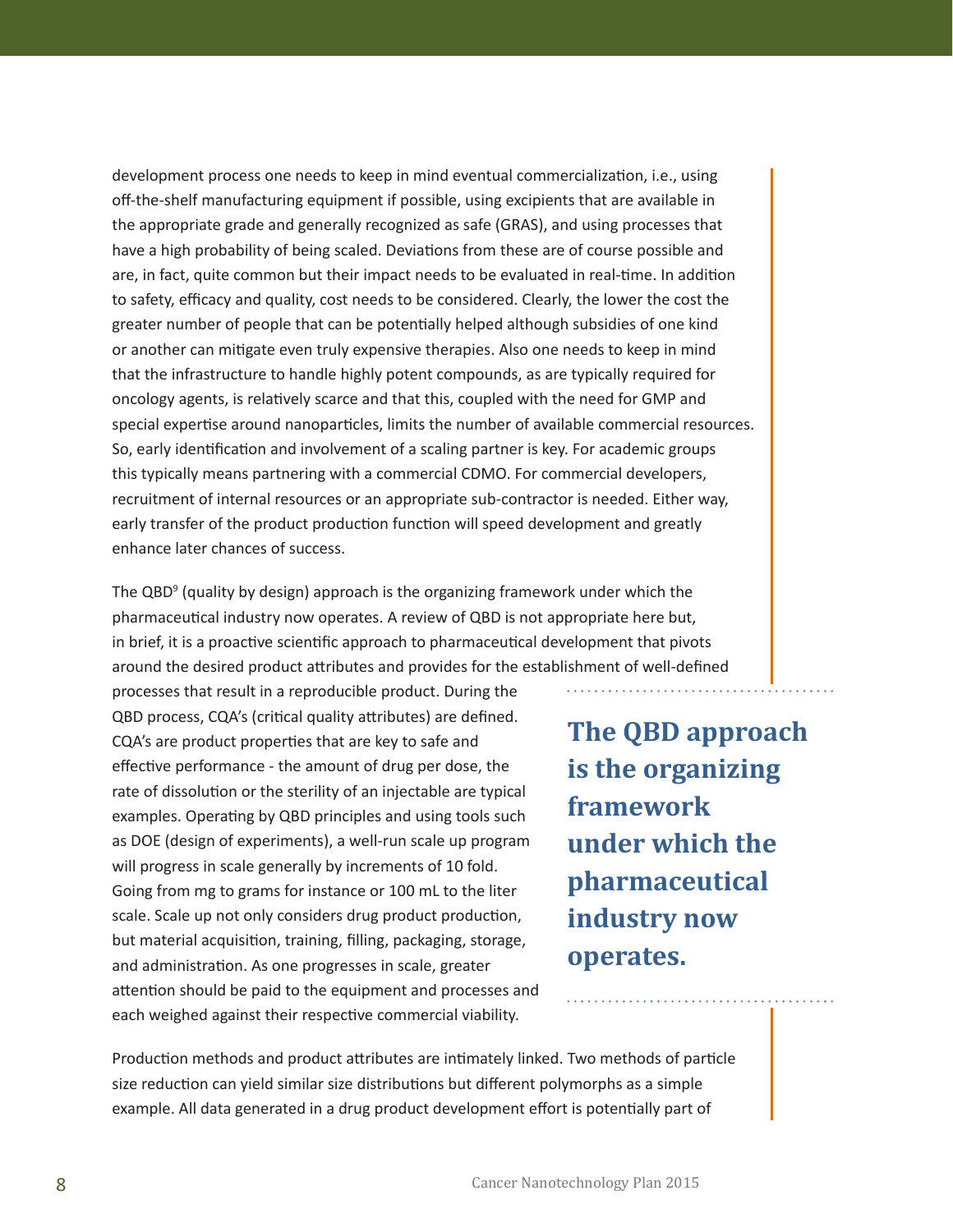the regulatory submission. This includes details on both active pharmaceutical ingredient (API) and drug product production. Some of the performance data, mainly toxicological, is required and is performed under GLP's (Good Laboratory Procedures). The purpose of this requirement is of course to insure, or at least to be able to assess the risk to, the safety of the clinical trial participants. Thus, the product used in that testing absolutely needs to be identical, in all of its CQAs, to the clinical trial materials. For a product composed purely of API, the manufacturing process used for that API is less important since equivalency of the API from one process to another can be established with some certainty. For complex nanoparticles, the situation is less clear-cut. CQA's are sometimes difficult to define early in development and thus the impact of a manufacturing variation likewise becomes difficult to quantify. For this reason, optimally, by the time legally mandated testing is being performed the manufacturing process should be essentally the same as that which will be used for clinical trial material production. In practical terms, generally speaking, this means that the process should be scaled to a clinically relevant degree no less than 12 months from the estimated first-in-human trial. To accomplish this, process rationalization should start, as a rule of thumb, at least two years prior to the frst-in-human target date and, ideally, as early as possible. The more complex the product, the earlier rationalization should begin.

While each product will present its own set of challenges, there are some recurring themes. Perhaps the most frequent shortcoming manufacturers encounter in the advancement of therapeutic nanoparticles is a lack of thorough characterization of the product and the identification, to the extent possible, of the CQA's. This requires, among other things, an early emphasis on the appropriate analytical methods, which is something that is frequently neglected. Other common errors include advancing very low yield processes, failure to identfy GMP sources of materials, advancing products based on single batch results, using non-scalable production methods, failure to involve regulatory expertise early on, and inadequate consideration of intellectual property constraints.

#### Characterization

After a therapeutic nanoparticle is identified, the qualities that enable its benefits should be well understood. Scaling a poorly characterized product is a waste of tme. Basic propertes should all be well documented and can include, among others, partcle size, zeta potental, pH, viscosity, encapsulation efficiency, API assay and related substances, dissolution, solid state, binding efficiency and batch-to-batch variability (i.e., reproducibility). As a rule, one should have a basic idea of stability and use diferent lots of raw materials, if available, to test potental impact, if any. Raw materials that are themselves variable should be evaluated to establish if that variation impacts product success.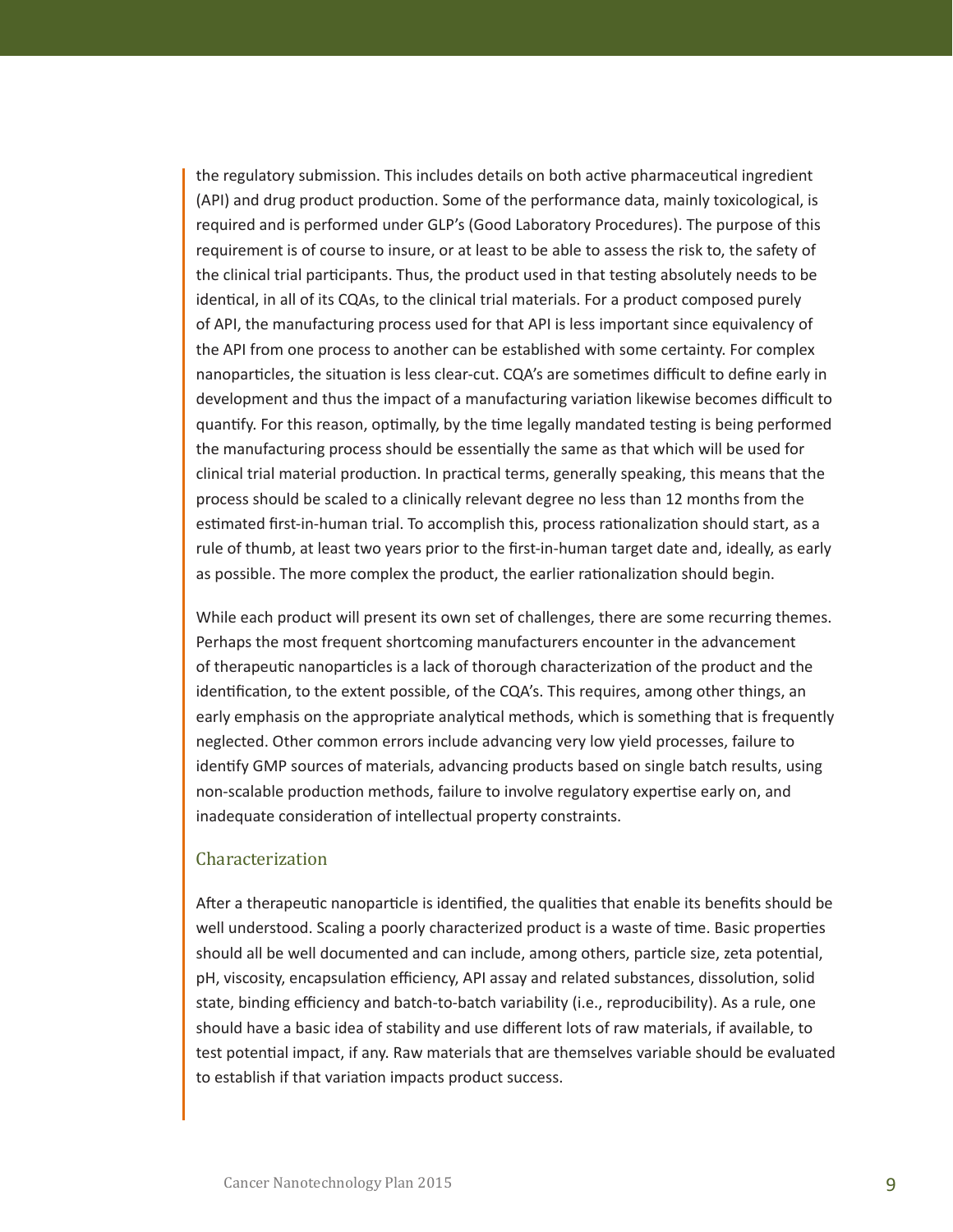#### Yield

While many if not most newly developed products will have low yields, a commercially viable product must at least have the promise of adequate yields. At frst this can be a paper exercise but should become a focus early on.

#### Sourcing

All materials used in production of products for human use will be required to be made under cGMPs or, in rare instances where GMP materials are not available and the need is compelling, be controlled to a degree that simulates GMP quality. In development, when possible, all materials used should be from GMP suppliers. This does not mean that the materials need be of GMP quality only that equivalent GMP supplies are available. By their nature however, nanotherapeutics will often incorporate unique excipients that are not available under GMP's. While not inherently bad,

**...efficacy should ideally be demonstrated multiple times using multiple batches of the therapeutic with proper controls.**

and potentally necessary, any such material adds a very signifcant cost, tme and regulatory burden to the drug product development path. Educated assumptions as to their impact should be incorporated into the plan so that rational decisions as to their relative value can be made.

#### Proof-of-Concept

While not actually a scale up issue, advancing thinly documented therapies wastes fnite resources. Great scientific advances don't always make great drug products. Prior to dedicating resources to scale up, efficacy should ideally be demonstrated multiple times using multiple batches of the therapeutic with proper controls. As above, characterization is key.

#### Processes

Afer inital proof-of-concept, eforts towards using commercially viable processes should be made whenever possible. At the nano-scale, changes in process invariably result in product changes and these may or may not impact performance in a predictable way. In additon to process driven attribute changes, production methods are evaluated as to practicality. As an example, using a precipitation process at 0.1% solids would mean that for every kg of product one would produce 1,000 kg of waste. For a nanopartcle that might only contain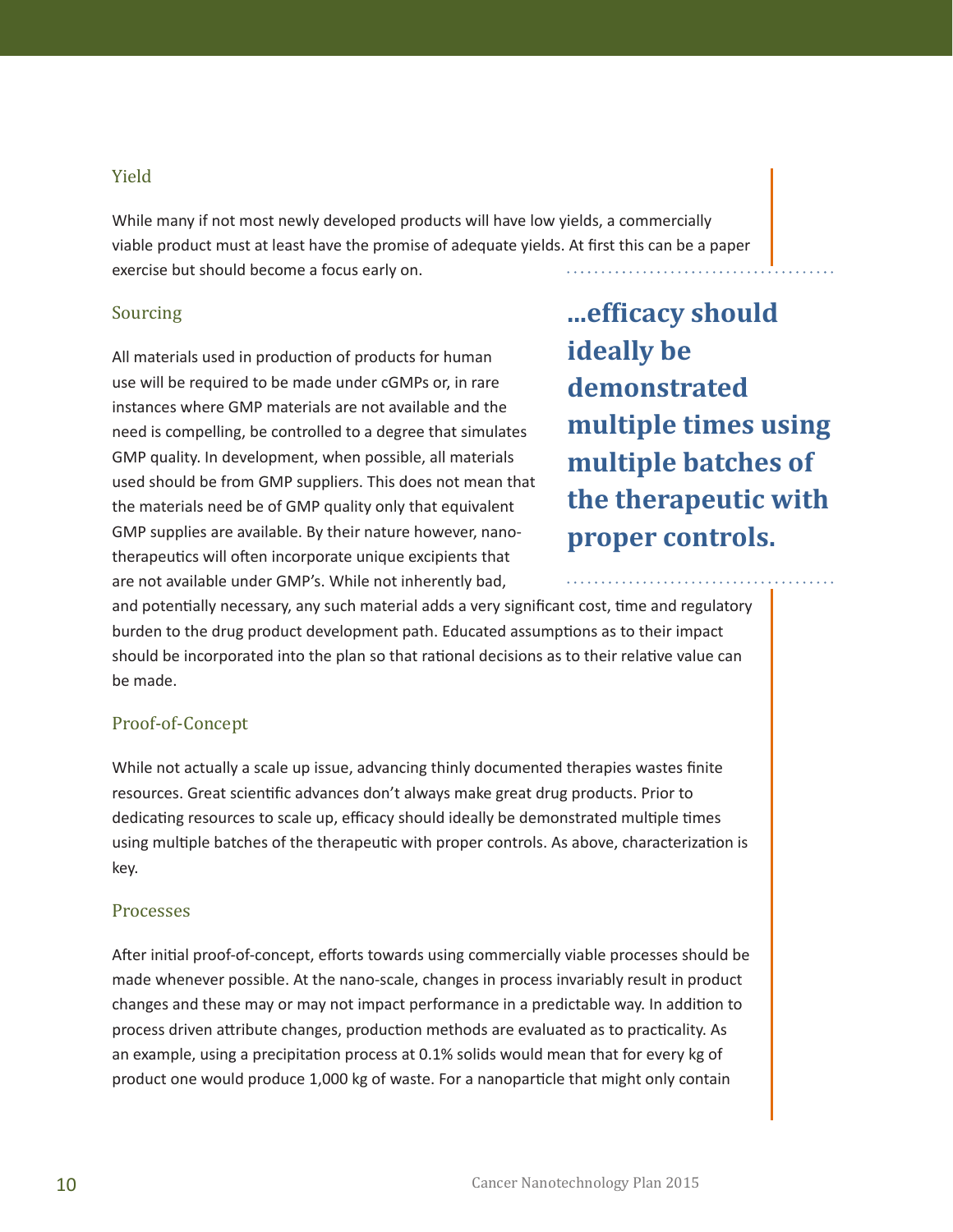5% of API that translates to 1 kg of API generatng 20,000 kg of waste. While potentally possible, this is certainly less than attractive. Early efforts at practical processes are vital.

#### Regulatory

This encompasses many aspects including, among others, toxicology and manufacturing conditions. Early developers will benefit from having access to regulatory advice to provide an understanding of the regulatory path for the various kinds of products. As an example, for a sterile product, knowledge of the relatve overhead of a terminally sterilized product vs. one aseptically produced will greatly aid the developer in their process choices.

#### Intellectual Property

As of this writing, the US Patent Office is issuing patents with numbers approaching 9 million. Assessing one's own invention against this pool is hard enough but when one also needs to consider API patents, method of use claims and various manufacturing techniques as part of the intellectual property pool to be considered, the job becomes truly dauntng. As a practical matter, developers need to be current at least in their field's literature. When approaching advanced preclinical development, involving an IP professional is advisable if the developer is fnancially capable of doing so.

#### *Manufacturing*

As above, nanoparticles encompass a wide variety of structures so there is no one manufacturing system to review. In general, the caveats for manufacturing include those under scale up with the additon of the necessary Quality and cGMP overhead. Independent of the nuances of a specifc nano-product, the steps common to all manufacturing eforts include: technology transfer, analytic method validation and process validation. Each of these involve literally dozens of steps themselves and are intmately linked to each other.

**...developers need to be current at least in their field's literature.**

Listing them as separate efforts is purely for organizational purposes.

Technology transfer involves moving the process from the innovators' lab to the manufacturing site. In this author's experience, this is best done during preclinical development. This allows the manufacturer to gain experience with the process and help it mature along a commercially viable path. Usual practice is that decisions around process improvement,

packaging, specifications, labeling and final sourcing have not been made at the time of transfer. In the scheme presented in this chapter much of the process development effort is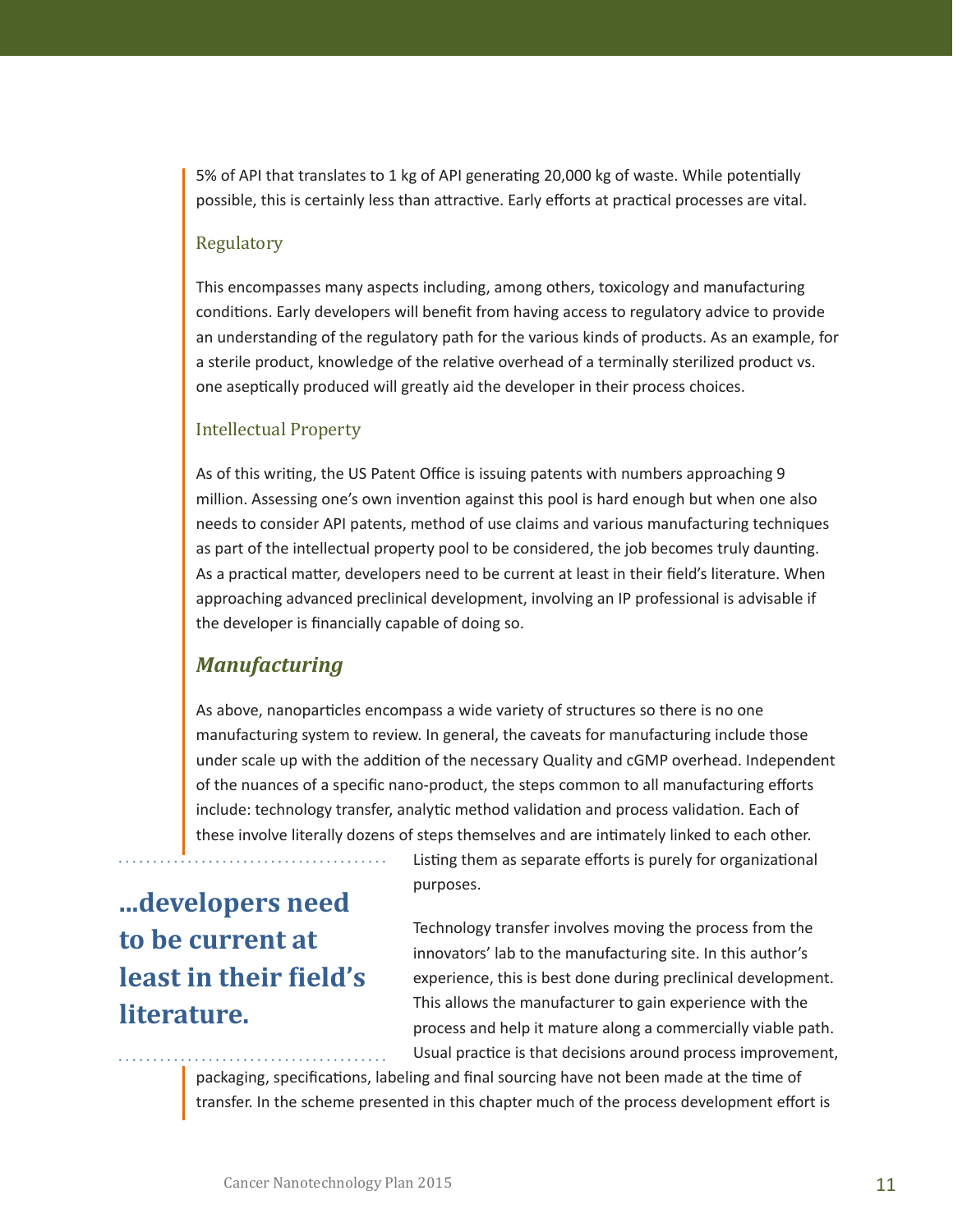effectively shifted to the CDMO making that partnering choice even more important. When possible, it is most efficient to have the same partner do both scale up and manufacturing. This saves tme and a great deal of money as transferring methods is costly. A good manufacturer will also help insure that the background informaton needed in regulatory filings is properly assembled and ready for presentation.

Analytical methods evolve from basic-to-advanced following along with the product itself. The term "phase appropriate" is often used to describe this maturation process. The analytical methods insure the quality of the drug product, its consistent behavior, and ultimately its safety. For in-human studies the analytical methods need to be robust and, most developers will state, validated. Certain methods, sterile fltering, do not vary by development stage and needed to be fully validated even for a Phase I. This is for obvious safety reasons: a microbial contaminate in an injection could have catastrophic results. Clarity on analytical method, stage and purpose is critical. As an example, "stability" has

a specific meaning from a regulatory perspective: the product has the same physicochemical properties, within predetermined limits, at some time post-manufacture as it did at the time of manufacture. On the other hand, an innovator often views stability as meaning that the product still works (i.e., has the desired biological activity, after some period of time). Both definitions are valuable and awareness of each is needed for an efficient development process.

Once the manufacturing process is locked, each unit operation needs to be refined to the point that the manufacturer has confdence in its repeatability. Ideally there is some way to monitor each unit-op to assess its function in real-time although this, referred to Process Analytic

**Pharmaceutical manufacturing is a unique discipline but should not be separated from the development process.**

. . . . . . . . . .

Technology (PAT) in QBD terms, is ofen not feasible in early stage clinical manufacturing. At a minimum, the process as a whole is demonstrated through engineering runs to produce the desired product, meetng the predetermined specifcatons. Invariably, because deep product production experience is lacking by definition, early clinical production relies heavily on post-production quality testing. Again, this points to the importance of the proper development of analytical methods. For certain types of products various unit operations are actually validated. This is most evident in sterile processes where the product is either produced under aseptic conditions or terminally sterilized. For aseptic production media fills are required. A media fll is a dry run of the entre process in the clean room with thorough microbial sampling of staff, product and facility to demonstrate the processes ability to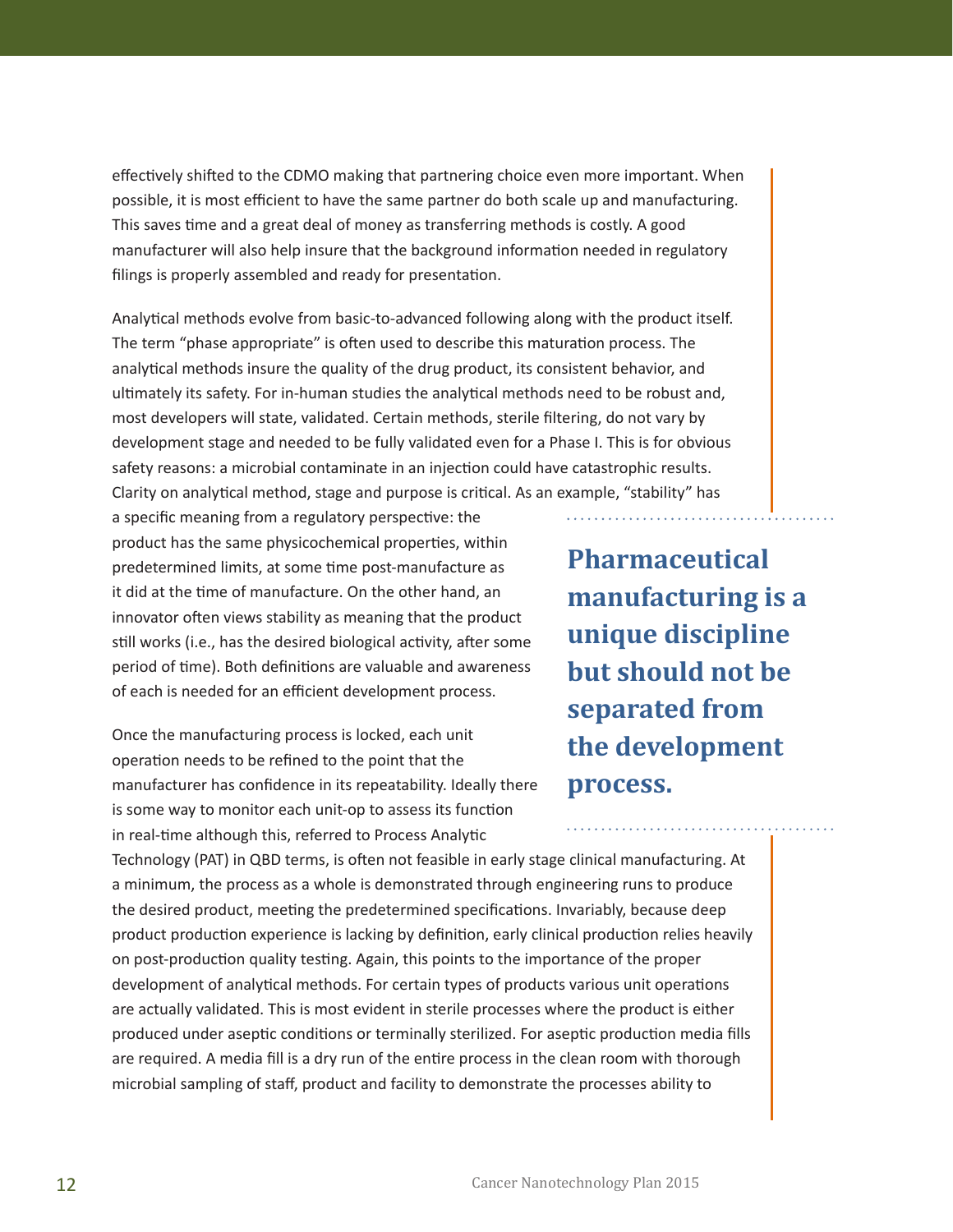produce a sterile product. For terminally sterilized products, as above, the sterilizing process itself is fully validated.

## *Future Direction for Manufacturing*

Pharmaceutcal manufacturing is a unique discipline but should not be separated from the development process. Rather, discovery-to-commercializaton should be viewed as a continuum with the handoff from one group to another taking place in phases. The basics of nano-based manufacturing are here and established today. The next 5 to 10 years will see incremental improvement in processing capabilites mostly, we believe, in the areas of aseptic handling and throughput. Why? Simply because that is where the acute need is. Along with this will come standardization and dissemination of procedural operations, again driven by regulatory mandates, not the result of any real innovation. The innovation opportunity lies in the emergence of a disruptive change, not to the nanoproducts themselves but to the method of manufacture. Among other propertes, such a manufacturing advance will be …"cheaper, simpler, smaller and …… more convenient to use"<sup>10</sup> and, if history is any indication, it will be the smaller more nimble companies that champion this change and its adoption.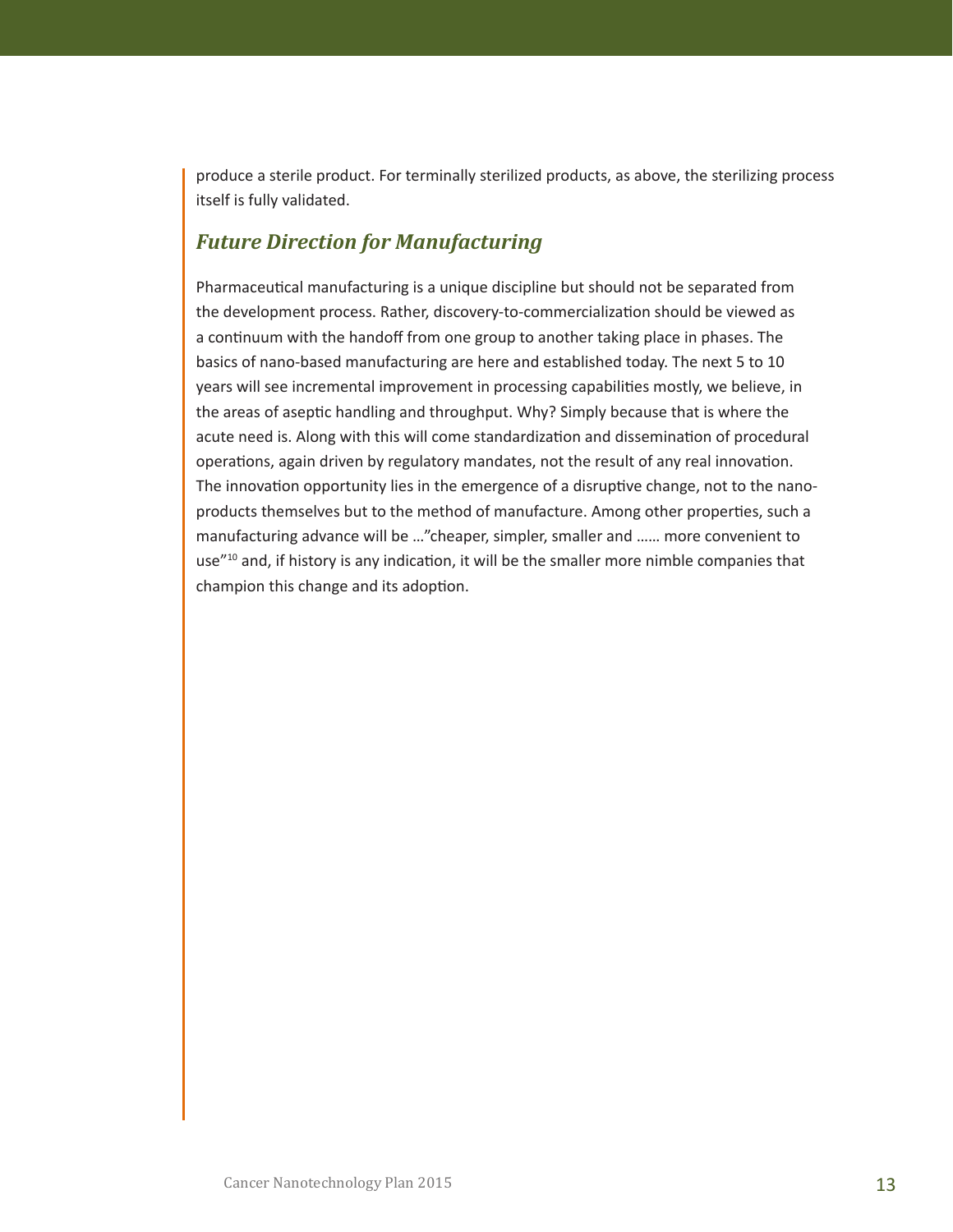## **Regulatory Evaluation of Nanotechnology in Diagnostics for Human Use\***

*Kevin Lorick, PhD and Kim Sapsford, PhD* **Office of In Vitro Diagnostics and Radiologic Health** *U.S. Food and Drug Administraton, Silver Spring, MD 20892*

## *Background*

anotechnology is a rapidly evolving field that has tremendous potential to advance human health and medicine. Nanomaterials have already been integrated into medical products designed to treat and diagnose serious and life threatening disease<sup>11</sup>. However, as often is the case, people assume that new is better; or what works well in the laboratory will work well, without modification, in a clinical setting. The zealousness to bring the latest and greatest to market, or be the frst to publish on a particular topic can be at the expense of generating a high quality, well characterized, final product, which in the case of medical applications risks injury to the end user, i.e., the patent. It is the role of medical product regulaton and regulatory agencies worldwide to both protect and promote the public health. United States Law, in the form of the **Federal**  Food, Drug, and Cosmetic Act of 1938 (the Act) and the Public Health Service Act of 1944 (the PHS Act) give primary authority to regulate medical products to FDA.

## *Introduction to Diagnostic Device Regulation*

FDA protects the public health by insuring that medical products are safe and effective for their Intended Use. They promote the public health by guaranteeing that the best and most innovative medical products are available to the public.

Products intended to diagnose a disease or conditon, whether implantable (such a heart monitor within a pace maker), *in vivo* (such as an electroencephalogram used on a living person) or *in vitro* (using materials collected from a living person such as blood and urine tests) are considered medical devices. Devices are regulated by FDA's Center for Devices and Radiologic Health (CDRH), with a few exceptions<sup>12</sup>. *In Vitro* diagnostic devices (IVDs) are a special category of device with specific labeling requirements<sup>13</sup>. Whether a product is safe and effective is determined partially by risk classification. Depending upon the classification, an appropriate level of review of the scientific, clinical and manufacturing data for the product is applied $14,15$ .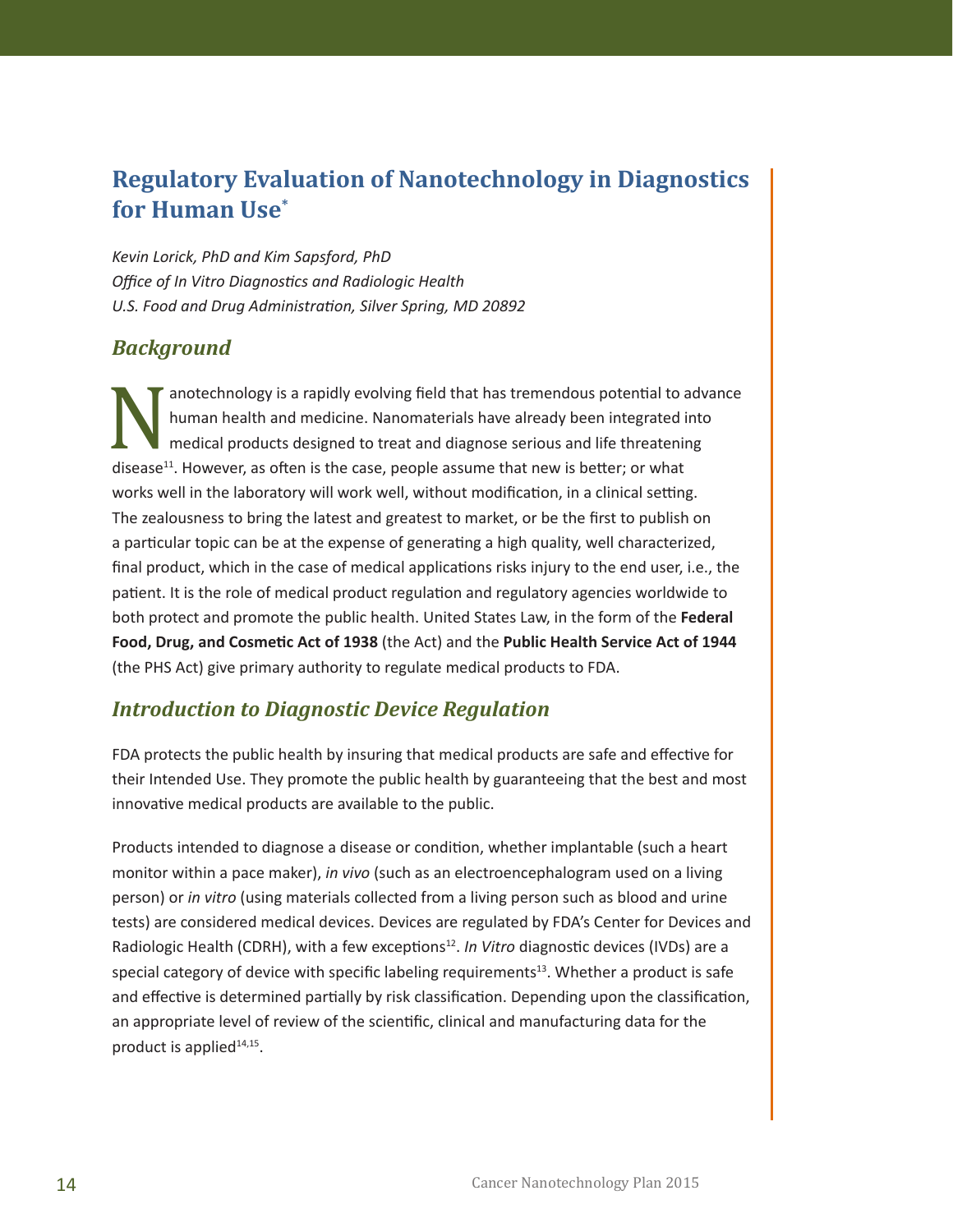**While exceptions to each rule exist, generally:** *Class I* devices are considered low risk and are therefore exempt from FDA review prior to being placed on the market. Manufacturers of these devices are stll required to follow several procedures, referred to as General Controls. These include registration of the company with FDA; listing of all medical products the company sells; following current Good Manufacturing Practices (cGMP, known as the Quality System Regulations for devices); establishing a system for handling customer complaints, establishing a system for preventative actions, corrections and corrective actions (CAPA); performing correctons and removals as necessary (recalls); and providing labeling that is complete, truthful and accurate.

# **Such nanotechnologycontaining devices may still be determined to be substantially equivalent to legally marketed devices or exempted from future premarket notifications and FDA review.**

Manufacturers of *Class II* (moderate risk) devices are subject to the same General Control procedures as a Class I product, as well as additonal Special Control procedures. The Special Controls are procedures designed to mitgate the moderate risks identified with the device. Special Controls include a submission of pre-market notification for FDA review. This procedure is described in FDA guidance documents and under section 510(k) of the Act. *Such applications are referred to by FDA and industry as, a 510(k) submission*. Review is based on a demonstration of substantial equivalence to another legally marketed Class II device, referred to as the predicate. The idea being that if the clinical value of the predicate is established, the manufacturer of a similar device only needs to show that their device is analytically and technically the same as the predicate. Clinical data is generally not required. If the new is found to be substantially equivalent to the predicate device, the 510(k) device is "cleared" for marketing. Manufacturing facilities are inspected after the device has been cleared.

*Class III* devices are considered the highest risk.

Manufacturers of these devices are required to obtain pre-market approval (PMA). Approval of a PMA applicaton generally requires a clinical study and inspecton of both the clinical study sites and the site of manufacturing prior to the device coming on the market. Companies are also required to report all changes to device design or manufacturing14.

a ba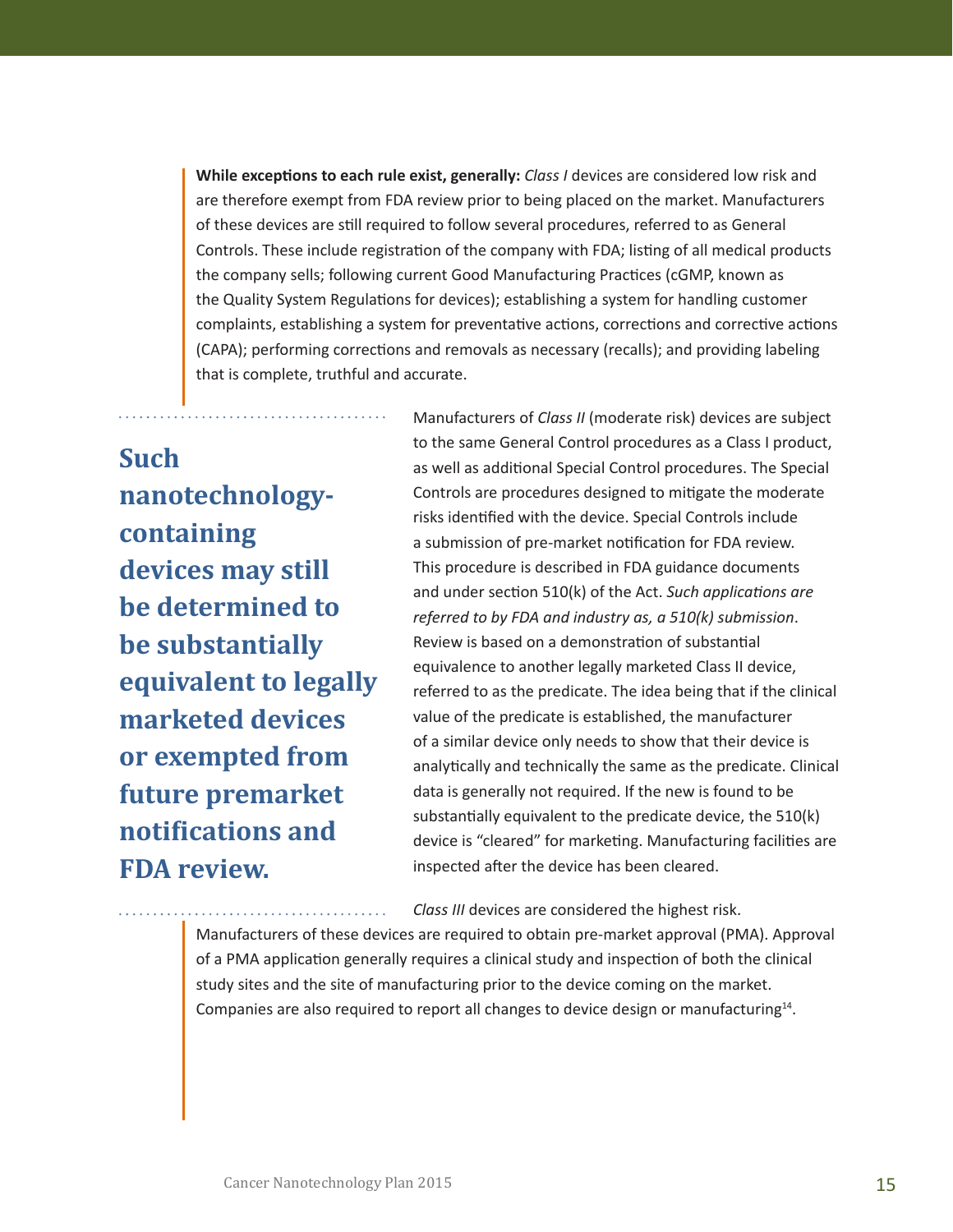## *Regulation of New Technologies - Nanotechnology*

The Agency does not recognize a formal definition for nanotechnology $16,17$ , but we ask the same question of any new technology that comes into the Agency: Does it affect the safety or effectiveness of the device for its intended use? In general, the presence of a material that has not previously been used in a medical product may raise additional questions/ concerns from regulators. That said, simply adding nanotechnology to a medical device does not necessarily cause it to fall into a diferent classifcaton than similar marketed Class I or II

devices. Such nanotechnology-containing devices may stll be determined to be substantially equivalent to legally marketed devices or exempted from future premarket notifications and FDA review.

If the nanotechnology enables a device to function through diferent principals than the predicate device, it likely would not be considered substantally equivalent, but the risk of using the new device may still not be considered high. When any new technological characteristic creates a unique device, FDA's *de novo* classification process provides a pathway for a device to be put into Class I or Class II for which general controls or general and special controls provide a reasonable assurance of safety and effectiveness, but for which there

**FDA regulation has evolved over the years and will continue to do so to accommodate new emerging technologies...**

is no legally marketed predicate device. For example, special controls for a nanotechnology may reasonably include requirements for well-done physical and physiological characterizations of the new material. Once the nanotechnology-enabled device is classified as Class I or II through the de novo process, similar devices could come to market as exempt devices or by use of the 510(k) pathway, rather than premarket approval.

## *Combination Products*

It has long been a goal of visionaries in the field of nanotechnology to generate a nanomachine that could diagnose, treat and ultmately cure a patent on the cellular  $level<sup>18,19</sup>$ . Moving towards such goals, nanotechnology has enabled medical products to develop beyond single mode of action devices into multifunctional platforms performing several functions – such as nanotheranostics that combines therapeutics with diagnostics. Medical products are regulated according to their primary mode of acton (PMOA). In the case of products with multiple modes of action, so called combination products, it falls to the FDA's Office of Combination Products to determine whether a product achieves its primary therapeutic benefit from its action as a drug, a biologic product, or a medical device.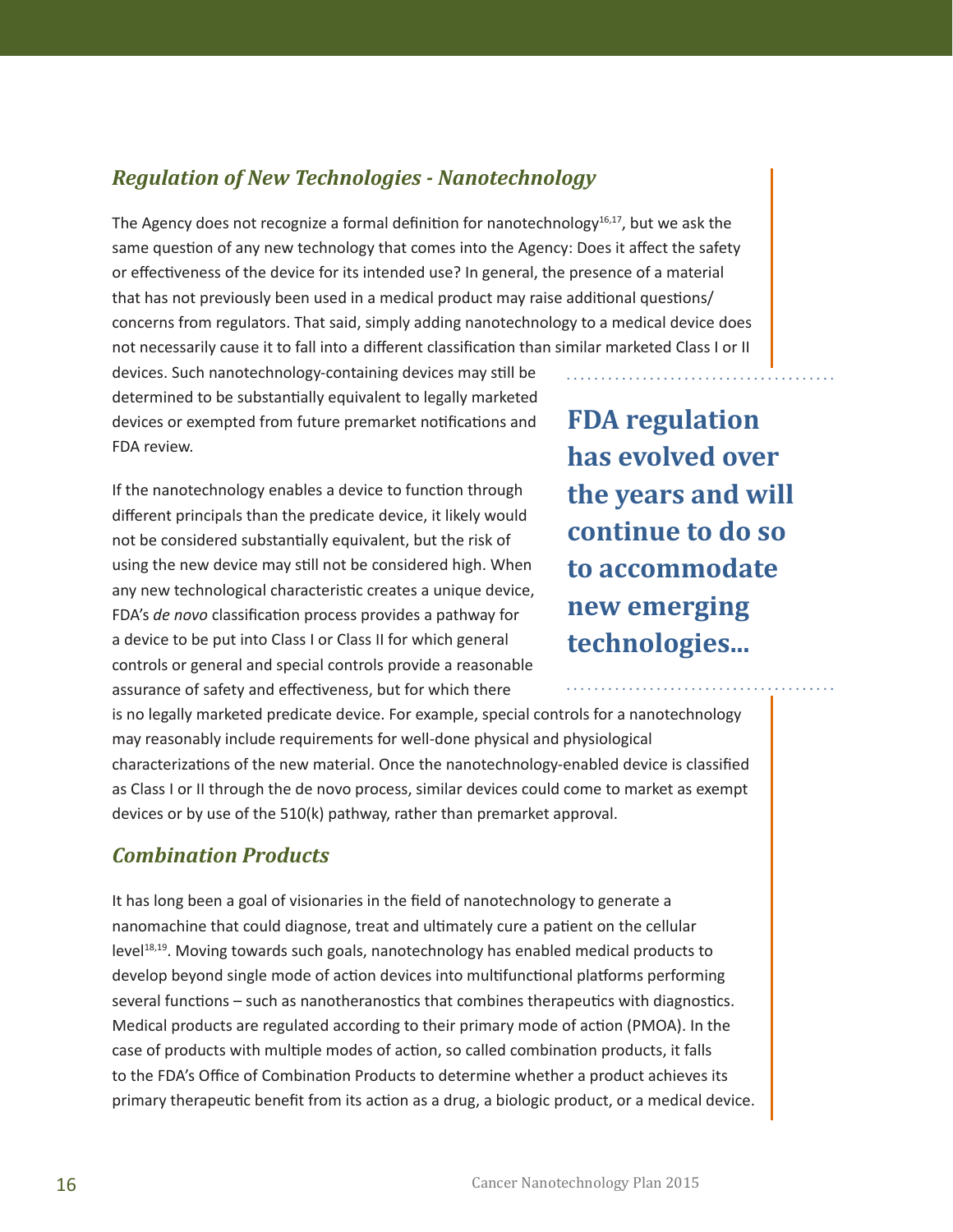Once this determination is made, the regulation of the product will be assigned to the appropriate Center, either CDRH, the Centers for Drug Evaluaton and Research (CDER) or Biologics Evaluation and Research (CBER). The Center(s) who have expertise in the additional parts of the combination product are consulted in the review process to insure consistency. For example, contrast agents for MRI are regulated as drugs by CDER while IVD's intended to screen the blood supply are regulated as biologics by CBER. Review of these products may reasonably include consults to MRI and IVD specialists, respectvely, and hence involve CDRH. If we envision a potential nanotheranostics product for ex vivo therapy, where tissue may be removed from a patent, manipulated outside of the body, and the re-introduced to the patent, the regulatory framework would likely be related to both the ex vivo biology (regulated by CBER) and the diagnostic device (regulated by CDRH) and potentially CDER depending on the nature of the therapy.

#### *Future Scientific and Clinical Developments*

The current regulations, as they stand, provide a sound framework upon which to develop medical products that incorporate nanotechnology. That said, two major factors are found to influence future regulations:

- 1. The introduction of new technologies in to the medical products realm. FDA has had to deal with smartphones, genetic engineering, personalized medicine and other paradigm shifts in medicine that were precipitated by new scientific discoveries.
- 2. The behavior of entities marketing medical products. Major shifts in Food and Drug law have occurred because of findings of fraud, corruption, poor quality, false or off-label advertising. These findings, unfortunately, do not usually come to light until after tragedy has struck.

FDA regulation has evolved over the years and will continue to do so to accommodate new emerging technologies, such as nanotechnology, that have the potental to signifcantly benefit human health and medicine.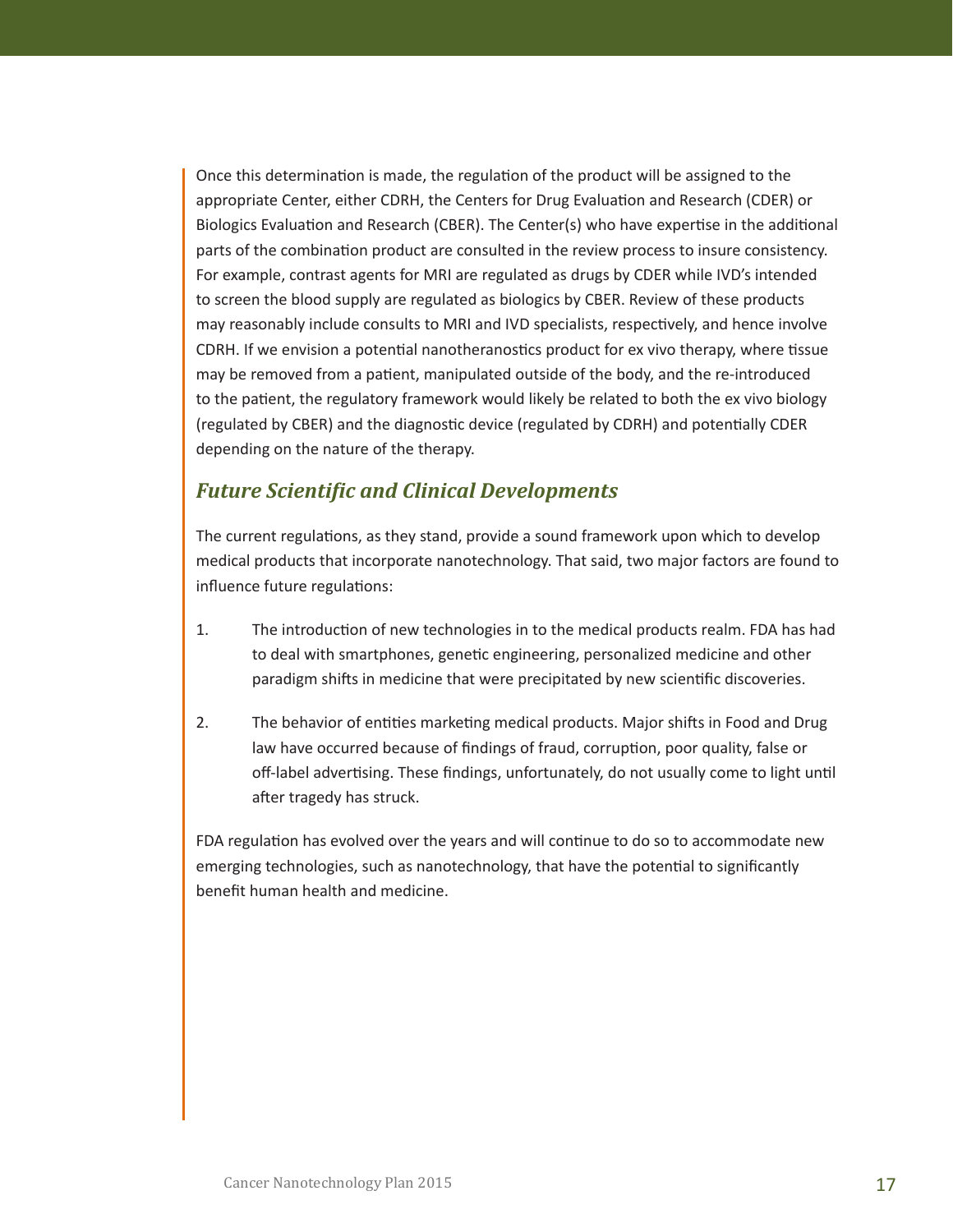## **Regulatory Evaluation of Nanotechnology in Drug Products\***

*Katherine Tyner, PhD, Kim E. Sapsford, PhD, Subhas Malghan, PhD, and Anil K. Patri, PhD Nanotechnology Task Force U.S. Food and Drug Administraton, Silver Spring, MD 20892*

I n recent years, there has been an increased focus on developing novel drug delivery systems, targeted therapies, and medical devices, including *in vitro* diagnostics, through the use of nanotechnology and nanomaterials. Such focus is translating to an increasing number of submissions for drug products and medical devices to the United States Food and Drug Administraton (FDA). Although subject to the same regulatory standards and pathways as any drug or device, unique propertes that arise from the small size and large surface area of nanomaterials may lead to additional scientific considerations when following current FDA guidelines and practices.

FDA has not defned the term "nanotechnology" or related terms, given the wide diversity the Agency has seen with these products. FDA has, however, published general guidance on products involving the use of nanotechnology<sup>20</sup>. According to this guidance, when considering whether an FDA-regulated product involves the applicaton of nanotechnology, FDA will ask:

- 1. Whether a material or end product is engineered to have at least one external dimension, or an internal or surface structure, in the nanoscale range (approximately 1 nm to 100 nm), and
- 2. Whether a material or end product is engineered to exhibit properties or phenomena, including physical or chemical properties or biological effects, that are atributable to its dimension(s), even if these dimensions fall outside the nanoscale range, up to one micrometer (1,000 nm).

## *History of Nanotechnology in Drugs and Devices*

The Center for Drug Evaluaton and Research (CDER) is responsible for reviewing applicatons for new and generic drugs, new indications for already approved products, and active ingredients and labeling for over-the-counter drugs. CDER reviews each drug product application on its merits, regardless of the presence (or absence) of nanomaterials. CDER has a long history of approving drug products that contain nanomaterials (Table 2)<sup>21</sup>. In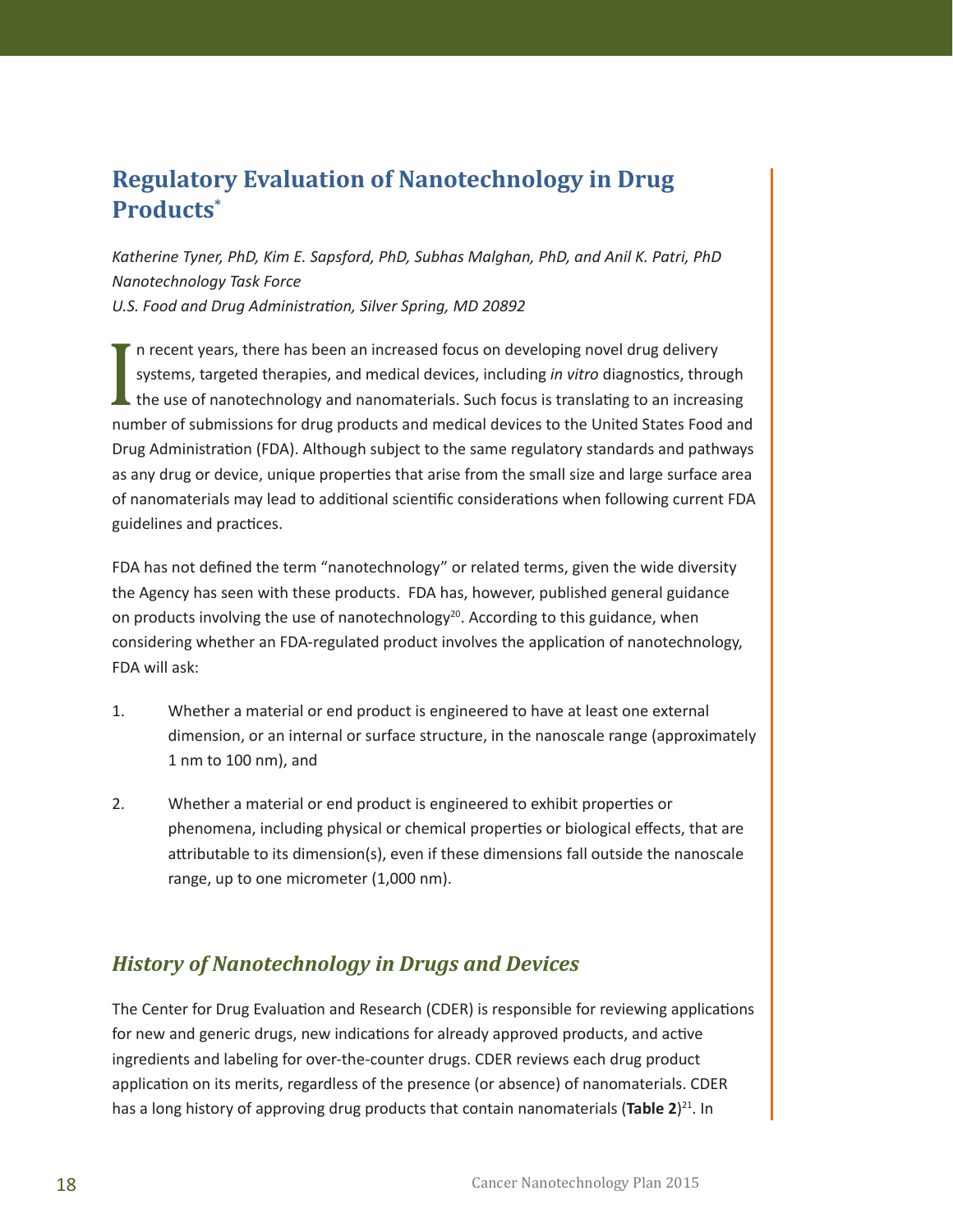recent years, the number of applications to CDER has increased, with over 350 individual applications submitted to date.

| Table 2: Representative drug products involving the application of nanotechnology |                                                                |                          |                                                                                                                                                                        |  |  |  |
|-----------------------------------------------------------------------------------|----------------------------------------------------------------|--------------------------|------------------------------------------------------------------------------------------------------------------------------------------------------------------------|--|--|--|
|                                                                                   | <b>Example</b>                                                 |                          |                                                                                                                                                                        |  |  |  |
| <b>Platform/Type</b>                                                              | <b>Name</b>                                                    | <b>NDA Approval Year</b> | <b>Indication</b>                                                                                                                                                      |  |  |  |
| Liposome                                                                          | DOXIL <sup>®</sup> (Doxorubicin)                               | 1995 <sup>a</sup>        | Ovarian cancer; AIDS-related Kaposi's<br>Sarcoma; Multiple Myeloma                                                                                                     |  |  |  |
| Inorganic nanoparticle                                                            | FERRLECIT <sup>®</sup> (Sodium<br>ferric gluconate<br>complex) | 1999b                    | Iron deficiency anemia in patients with<br>chronic kidney disease (CKD).                                                                                               |  |  |  |
| Protein nanoparticle                                                              | <b>ABRAXANE®</b><br>(Paclitaxel)                               | 2005                     | Metastatic breast cancer; Locally<br>advanced or metastatic non-small<br>cell lung cancer (NSCLC); Metastatic<br>adenocarcinoma of the pancreas                        |  |  |  |
| Polymer nanoparticle                                                              | MACUGEN <sup>®</sup><br>(Pegaptanib sodium)                    | 2004                     | Neovascular (wet) age-related macular<br>degeneration.                                                                                                                 |  |  |  |
| Emulsion                                                                          | RESTASIS <sup>®</sup><br>(Cyclosporine)                        | 2002                     | To increase tear production                                                                                                                                            |  |  |  |
| Lipid complex                                                                     | AMPHOTEC <sup>®</sup><br>(Amphotericin B)                      | 1996                     | Invasive aspergillosis                                                                                                                                                 |  |  |  |
| Nanotube                                                                          | SOMATULINE DEPOT®<br>(Lanreotide acetate)                      | 2007                     | Acromegalic patients who have had<br>an inadequate response to or cannot<br>be treated with surgery and/or<br>radiotherapy                                             |  |  |  |
| Nanocrystal                                                                       | TRICOR®<br>(Fenofibrate)<br>48mg/145mg tabs                    | 2004c                    | Primary hypercholesterolemia<br>or mixed dyslipidemia; Severe<br>hypertriglyceridemia.                                                                                 |  |  |  |
| Micelle                                                                           | <b>TAXOTERE®</b><br>(Docetaxel)                                | 1996                     | Breast Cancer; Non-Small Cell Lung<br>Cancer; Hormone Refractory Prostate<br>Cancer; Gastric Adenocarcinoma;<br>Squamous Cell Carcinoma of the Head<br>and Neck Cancer |  |  |  |

<sup>a</sup> First ANDA approval in 2013.

**b** First ANDA approval in 2011.

c First ANDA approval in 2012.

Nanotechnology was frst exploited in "frst generaton" products of nanocrystals or liposomes, where the drug products were typically reformulations of previously known, often poorly water soluble, drug substances. Nanotechnology was used to increase bioavailability, alter biodistribution, or both. In recent years, a "second generation" of products has begun to emerge, which incorporates more complex structures and functions into the drug formulation (example: drug delivery systems with targeting capabilities).

Medical devices are regulated by FDA's Center for Devices and Radiologic Health (CDRH). Products intended to diagnose a disease or conditon, whether implantable *in vivo* (such as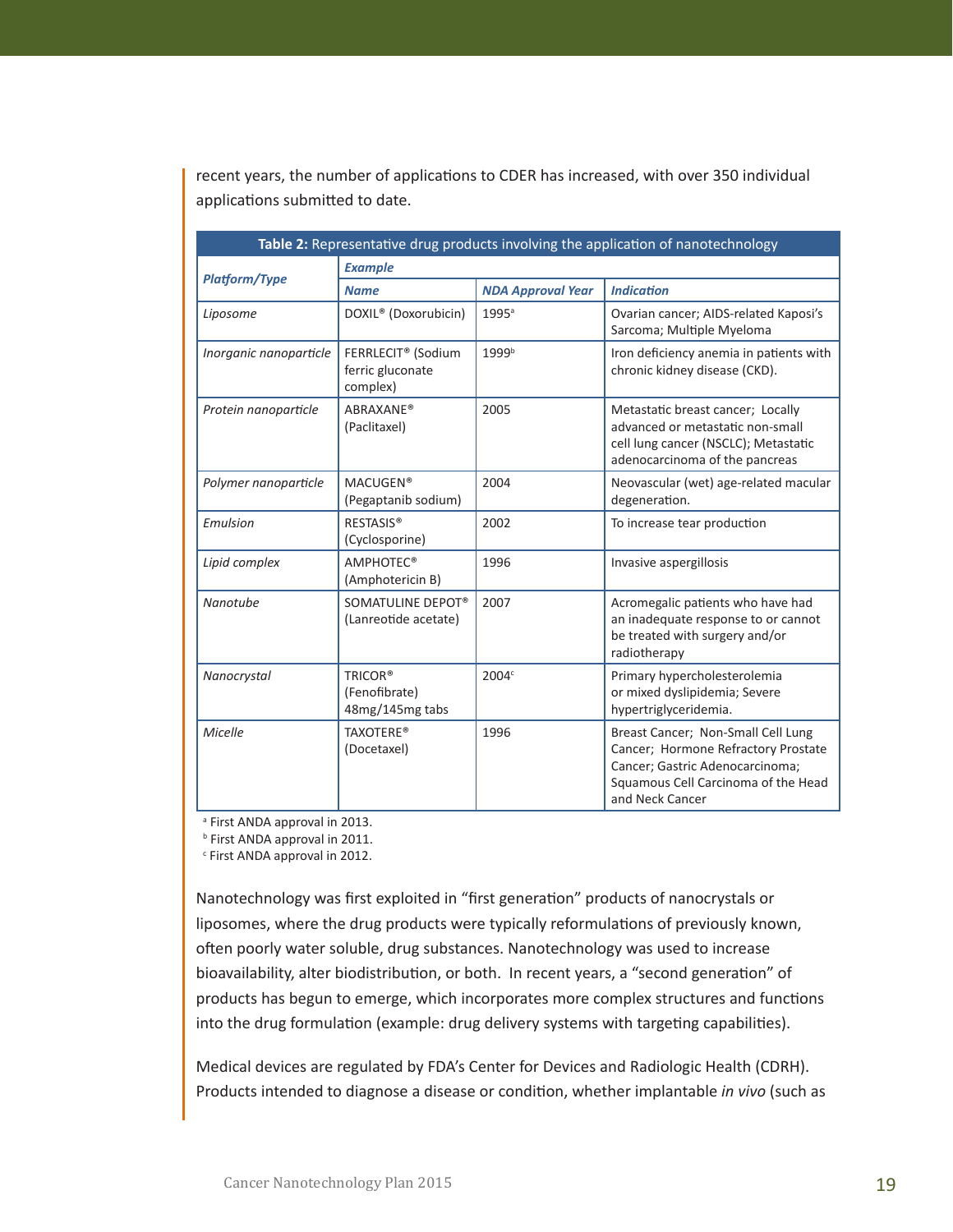a heart monitor within a pace maker), external *in vivo* (such as an electroencephalogram used on a living person) or *in vitro* (using materials collected from a living person such as blood and urine tests) are considered medical devices. CDRH reviews each medical device application, regardless of the presence (or absence) of nanomaterials, by asking the same question: Is this product safe and effective for its Intended Use. Under the Federal Food, Drug and Cosmetic Act, Code of Federal Regulations (CFR) title 21, 860.3, medical devices are classified into three categories based on risk: class I, class II and class III, often referred to as low, moderate and high risk, respectively. Device classification determines the regulatory pathway and the types of controls to which a medical device may be subject. Although CDRH does not have a long history of clearing/approving medical products that contain nanotechnology, there are a limited number of *in vitro* diagnostics that have been cleared/ approved and the current regulations, as they stand, provide a sound framework upon which to regulate such devices.

## *Review Considerations for Drug Products and Devices Containing Nanomaterials*

FDA has multiple guidance's for products involving the application of nanotechnology. These guidance's may be Agency-wide, Center-specific, or even product-specific. **Table 3** lists several of the relevant FDA guidance's involving nanotechnology.

In general, drug product applications contain the following information:

- Description and composition
- Physicochemical characterizaton
- Description of the manufacturing process and packaging
- Specifications needed for product release
- Analytical methods and validation of these methods used to characterize the drug product
- Stability studies to support an expiration date, or shelf life, and in-use conditions.

**Nanotechnology was used to increase bioavailability, alter biodistribution, or both.**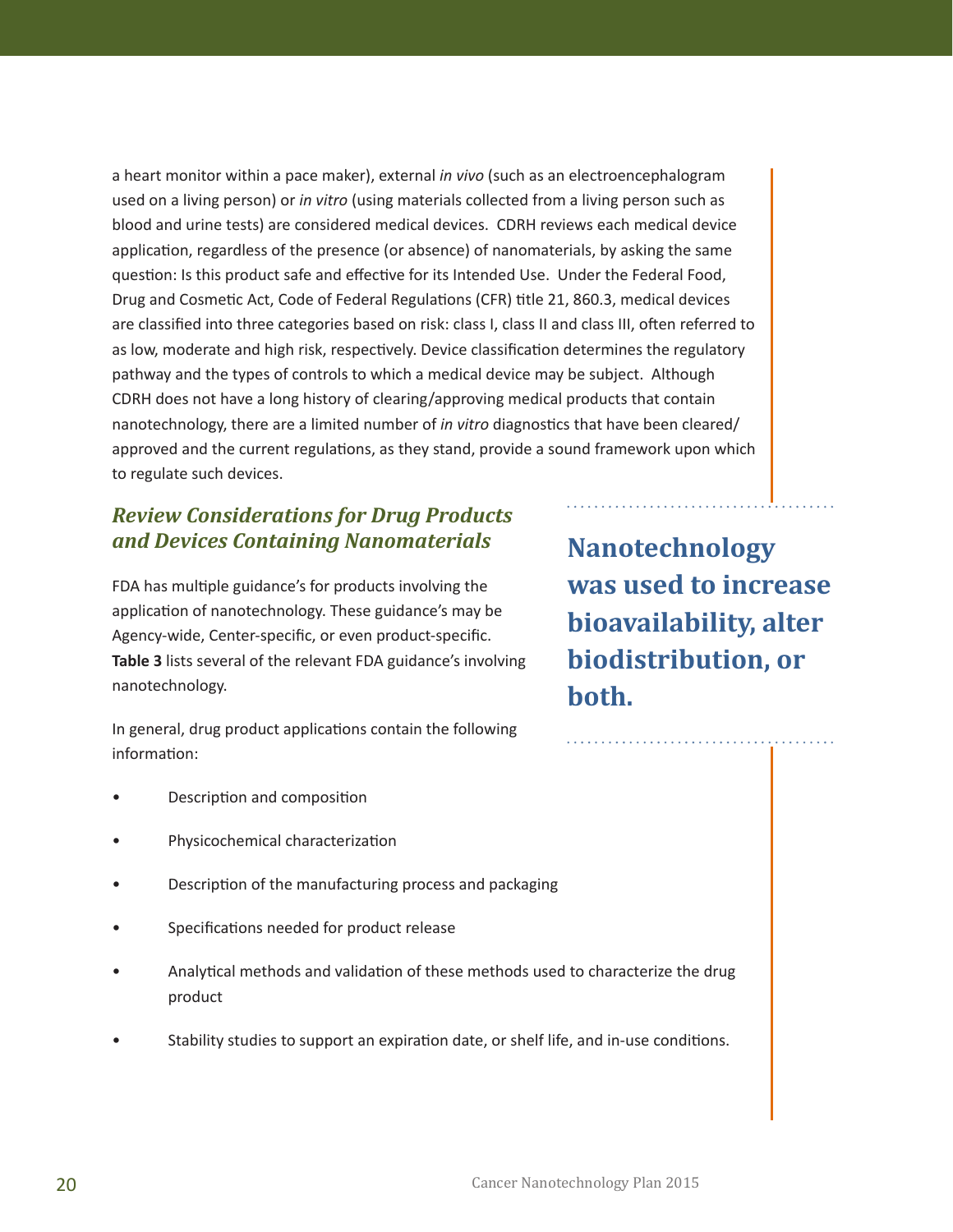| Table 3: FDA Guidance on Nanotechnology            |                                                                                                                                                                                                                                                                 |                                                                                                                                                   |  |  |  |  |  |
|----------------------------------------------------|-----------------------------------------------------------------------------------------------------------------------------------------------------------------------------------------------------------------------------------------------------------------|---------------------------------------------------------------------------------------------------------------------------------------------------|--|--|--|--|--|
| <b>Guidance Category</b>                           | <b>Name</b>                                                                                                                                                                                                                                                     | <b>Weblink</b>                                                                                                                                    |  |  |  |  |  |
|                                                    | <b>NANOTECHNOLOGY</b>                                                                                                                                                                                                                                           |                                                                                                                                                   |  |  |  |  |  |
| General and cross-<br>cutting topics               | Considering Whether an FDA-<br>Regulated Product Involves the<br>Application of Nanotechnology                                                                                                                                                                  | http://www.fda.gov/regulatoryinformation/<br>guidances/ucm257698.htm                                                                              |  |  |  |  |  |
| Food                                               | Assessing the Effects of Significant<br>Manufacturing Process Changes,<br>Including Emerging Technologies, on<br>the Safety and Regulatory Status of<br>Food Ingredients and Food Contact<br>Substances, Including Food Ingredients<br>that are Color Additives | http://www.fda.gov/Food/<br>GuidanceRegulation/<br>GuidanceDocumentsRegulatoryInformation/<br>IngredientsAdditivesGRASPackaging/<br>ucm300661.htm |  |  |  |  |  |
| Cosmetics                                          | Safety of Nanomaterials in Cosmetic<br>Products                                                                                                                                                                                                                 | http://www.fda.gov/Cosmetics/<br>GuidanceRegulation/GuidanceDocuments/<br>ucm300886.htm                                                           |  |  |  |  |  |
| Animal & Veterinary                                | Draft Guidance for Industry: Use of<br>Nanomaterials in Food for Animals                                                                                                                                                                                        | http://www.fda.gov/Cosmetics/<br>GuidanceRegulation/GuidanceDocuments/<br>ucm300886.htm                                                           |  |  |  |  |  |
| Chemistry,<br>Manufacturing, and<br>Controls (CMC) | Draft Guidance for Industry:<br>Liposome Drug Products Chemistry,<br>Manufacturing and Controls; Human<br>Pharmacokinetics and Bioavailability;<br>and Labelling Documentation                                                                                  | http://www.fda.gov/downloads/Drugs/<br>GuidanceComplianceRegulatoryInformation/<br>Guidances/ucm070570.pdf                                        |  |  |  |  |  |
|                                                    | <b>GENERIC DRUG PRODUCTS</b>                                                                                                                                                                                                                                    |                                                                                                                                                   |  |  |  |  |  |
| Bioequivalence<br><b>Recommendations</b>           | Draft Guidance on Doxorubicin<br>Hydrochloride                                                                                                                                                                                                                  | http://www.fda.gov/downloads/Drugs/<br>GuidanceComplianceRegulatoryInformation/<br>Guidances/UCM199635.pdf                                        |  |  |  |  |  |
| Bioequivalence<br><b>Recommendations</b>           | Draft Guidance on Amphotericin B                                                                                                                                                                                                                                | http://www.fda.gov/downloads/Drugs/<br>GuidanceComplianceRegulatoryInformation/<br>Guidances/UCM384094.pdf                                        |  |  |  |  |  |
| Bioequivalence<br>Recommendations                  | Draft Guidance on Verteporfin                                                                                                                                                                                                                                   | http://www.fda.gov/downloads/Drugs/<br>GuidanceComplianceRegulatoryInformation/<br>Guidances/UCM384173.pdf                                        |  |  |  |  |  |
| Bioequivalence<br>Recommendations                  | Draft Guidance on Paclitaxel                                                                                                                                                                                                                                    | http://www.fda.gov/downloads/Drugs/<br>GuidanceComplianceRegulatoryInformation/<br>Guidances/UCM320015.pdf                                        |  |  |  |  |  |
| <b>Bioequivalence</b><br>Recommendations           | Draft Guidance on Sodium Ferric<br>Gluconate Complex                                                                                                                                                                                                            | http://www.fda.gov/downloads/Drugs/<br>GuidanceComplianceRegulatoryInformation/<br>Guidances/UCM358142.pdf                                        |  |  |  |  |  |
| Bioequivalence<br><b>Recommendations</b>           | Draft Guidance on Ferumoxytol                                                                                                                                                                                                                                   | http://www.fda.gov/downloads/Drugs/<br>GuidanceComplianceRegulatoryInformation/<br>Guidances/UCM333051.pdf                                        |  |  |  |  |  |
| Bioequivalence<br><b>Recommendations</b>           | Draft Guidance on Iron Sucrose                                                                                                                                                                                                                                  | http://www.fda.gov/downloads/Drugs/<br>GuidanceComplianceRegulatoryInformation/<br>Guidances/UCM297630.pdf                                        |  |  |  |  |  |
| Bioequivalence<br>Recommendations                  | <b>Draft Guidance on Sirolimus</b>                                                                                                                                                                                                                              | http://www.fda.gov/downloads/Drugs/<br>GuidanceComplianceRegulatoryInformation/<br>Guidances/UCM089640.pdf                                        |  |  |  |  |  |
| Bioequivalence<br>Recommendations                  | Draft Guidance on Paliperidone<br>Palmitate                                                                                                                                                                                                                     | http://www.fda.gov/downloads/Drugs/<br>GuidanceComplianceRegulatoryInformation/<br>Guidances/UCM270384.pdf                                        |  |  |  |  |  |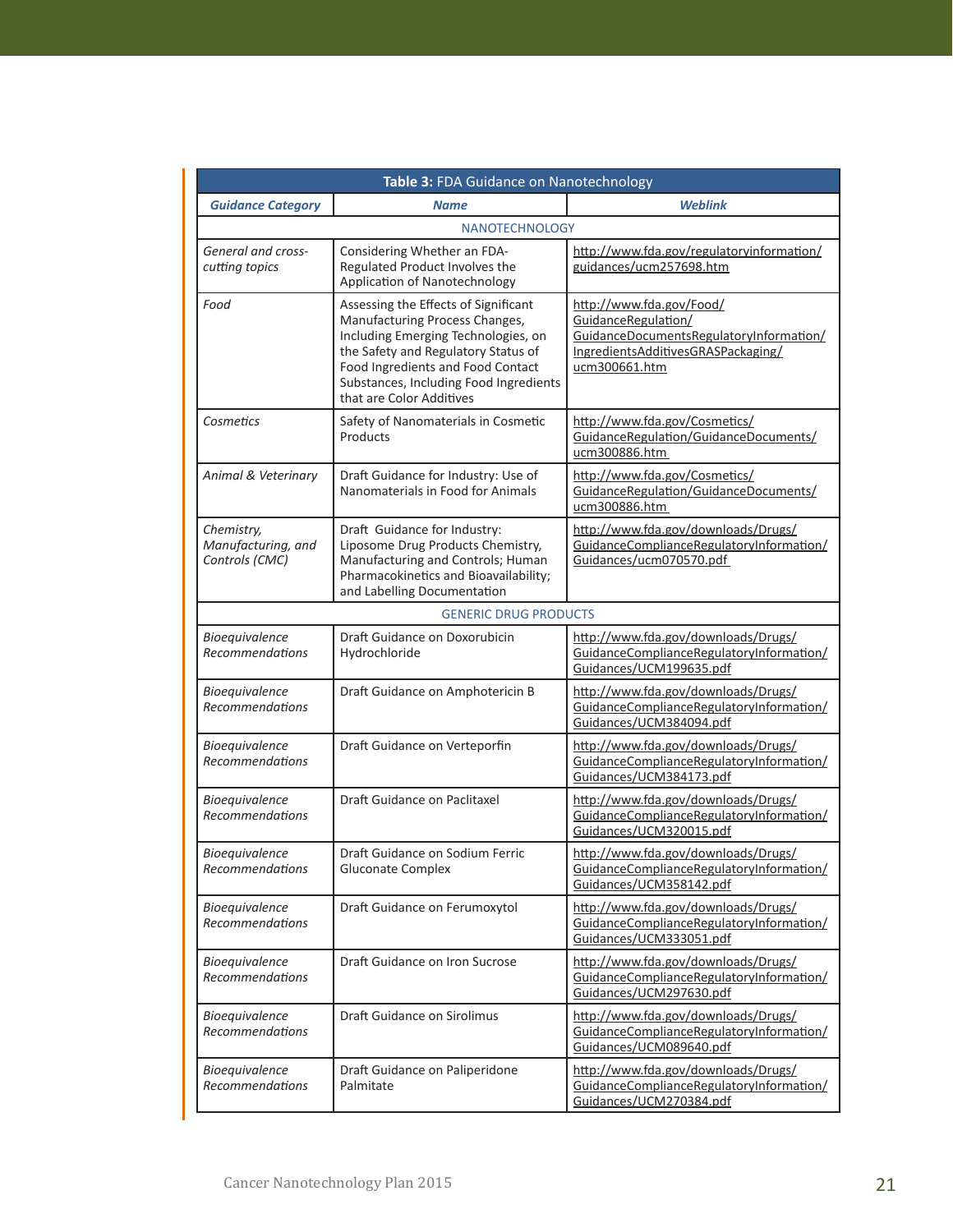The presence of nanomaterials, due to their unique propertes, may warrant emphasis on different portions of the review of the drug product. There is a great diversity in drug products containing nanomaterials, ranging from metal colloids to polymeric micelles. Such diversity can make it difficult to apply generalities to all drug products containing nanomaterials. Despite the diversity, some common atributes exist when considering the quality of drug products containing nanomaterials. These include:

- Size and size distribution
- Nanomaterial compositon
- Three dimensional structure
- API to nanomaterial rato
- State of API (e.g., encapsulated, bound, etc.)
- Surface functionalization and state of the surface ligands (if any)
- Surface coating quantitation, density and polydispersity
- Zeta potential or surface charge

In addition, how the characterization of these quality attributes is conducted may vary greatly from one applicaton to another, and is generally more involved than technologies or methods that have been traditonally used for other drug products. Finally, it is generally recognized that orthogonal or complementary methods are needed for key quality atributes of drug products containing nanomaterials due to the high impact of these critcal physicochemical properties on the ultimate product performance.

## *Nanotechnology in medical diagnostics and devices*

In general, the presence of a material that has not previously been used in a diagnostic medical device may raise additional questions or concerns from regulators. However, simply adding nanotechnology to a medical device does not necessarily cause it to fall into a diferent classifcaton than similar marketed Class I or II devices that do not incorporate nanotechnology. Such nanotechnology-containing devices may stll be determined to be substantally equivalent to legally marketed devices (called a predicate device) or exempted from future premarket notifications and FDA review.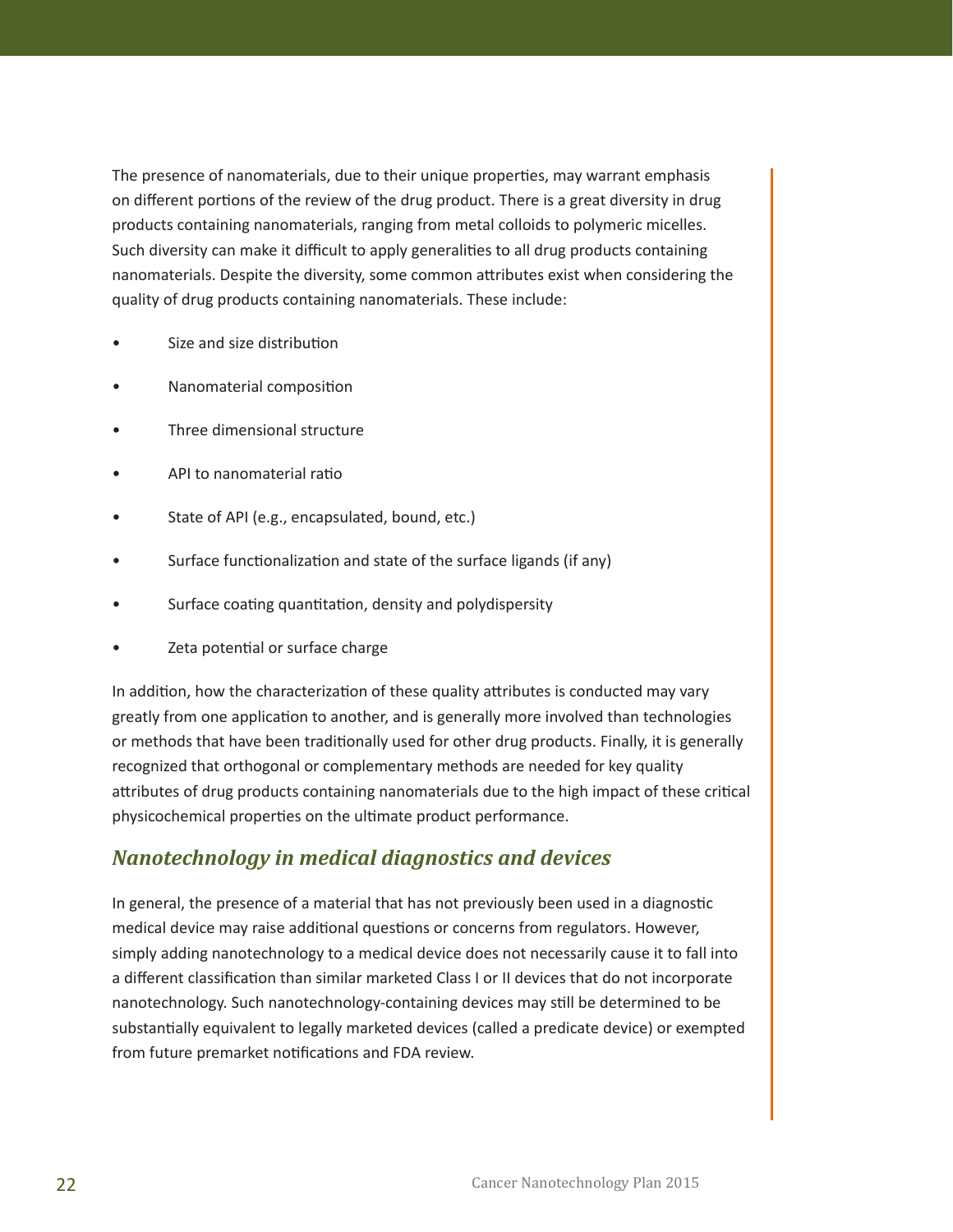**Nanotechnology may enable medical products to develop beyond a single mode of action into multifunctional platforms performing several functions...**

If the nanotechnology enables a device to function through a diferent principle than the predicate device, it likely would not be considered substantally equivalent to a predicate, but the risk of using the new device may still not be considered high. In such cases, FDA's *de novo* classifcaton process provides a pathway for the device to be put into Class I or Class II. For devices, for which there is no legally marketed predicate device, general controls or general and special controls provide a reasonable assurance of safety and effectiveness. For example, special controls for a nanotechnology may reasonably include requirements for well-done physical and physiological characterizations of the new material. Once the nanotechnology-enabled device is classifed as Class I or II through the *de novo* process, it can be used as a predicate for similar devices and these could come to market as exempt devices or by use of the 510(k) pathway, rather than premarket approval (PMA).

Nanotechnology may enable medical products to develop beyond a single mode of acton into multi-functional platforms performing several functions - such as nanotheranostics that combines therapeutics with diagnostics. In the case of products with multiple modes of action, so called combination products, it falls to the FDA's Office of Combination Products to determine the primary mode of action (PMOA) of a product. Once this determination is made, the regulation of the product will be assigned to the appropriate Center, either CDRH, CDER or Biologics Evaluaton and Research (CBER). The Center(s) who have expertse in the additonal parts of the combinaton product are consulted in the review process to ensure consistency.

#### *Future Regulatory Outlook*

The number and complexity of submissions of drug and medical device products containing nanomaterials is expected to increase in the next 5-10 years as the potental of nanotechnology within the medical feld is fully realized. Although not treated diferently within the regulatory pathway, these drug and medical device products ofen have diferent emphasis on parts of the review process due to the specialized propertes of the nanomaterials and the product's intended performance (drugs) or use (devices). In either case, an understanding of the scientific basis of the functioning of the nanomaterial within the product, as well as the instrumentation used to characterize it, will assist both applicants and reviewers alike in speeding these products to market.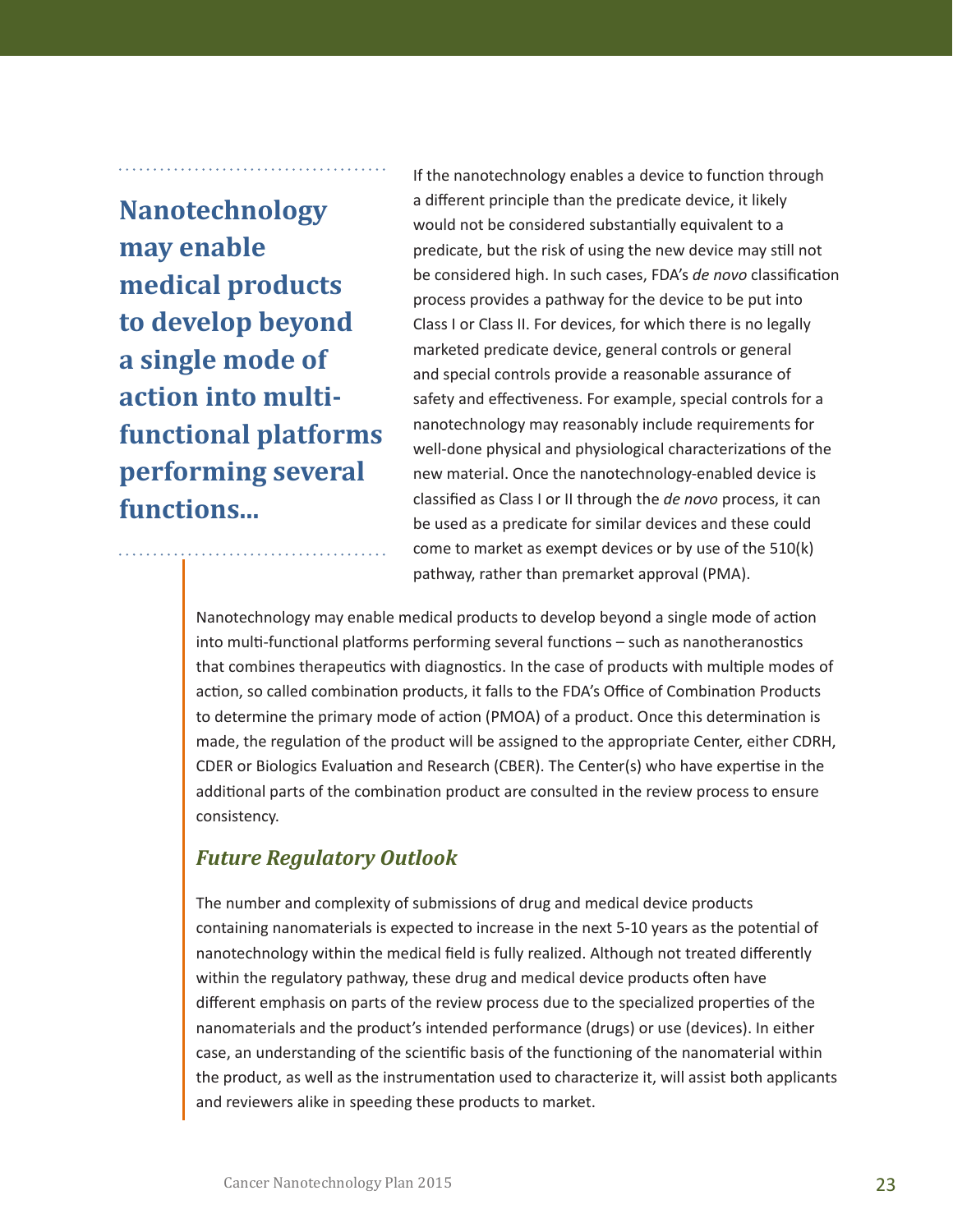\* Disclaimer: The views presented in these artcles do not necessarily refect those of the Food and Drug Administration.